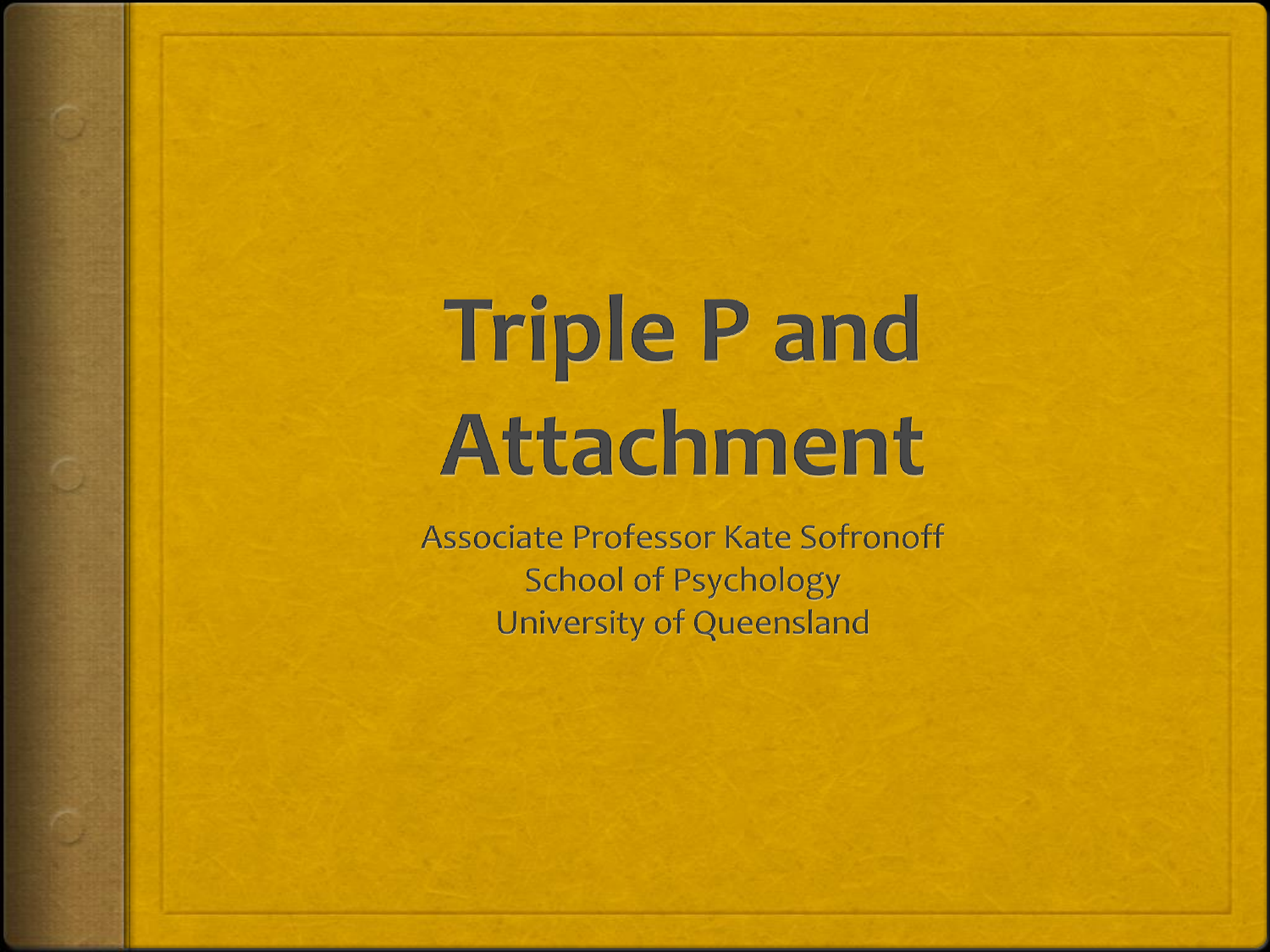#### **Conflict of Interest**

 *The Triple P – Positive Parenting Program is owned by the University of Queensland. The University through its main technology transfer company, UniQuest Pty Ltd, has licensed Triple P International Pty Ltd to publish and disseminate the program worldwide. Royalties stemming from published Triple P resources are distributed in accordance with the University's intellectual property policy and flow to the Parenting and Family Support Centre; School of Psychology; Faculty of Health and Behavioural Sciences; and contributory authors. No author has any share or ownership in Triple P International Pty Ltd. Matthew Sanders is the founder and an author on various Triple P programs and a consultant to Triple P International. Kate Sofronoff is an academic on staff in the School of Psychology at the University of Queensland and receives no royalties from any Triple P program.*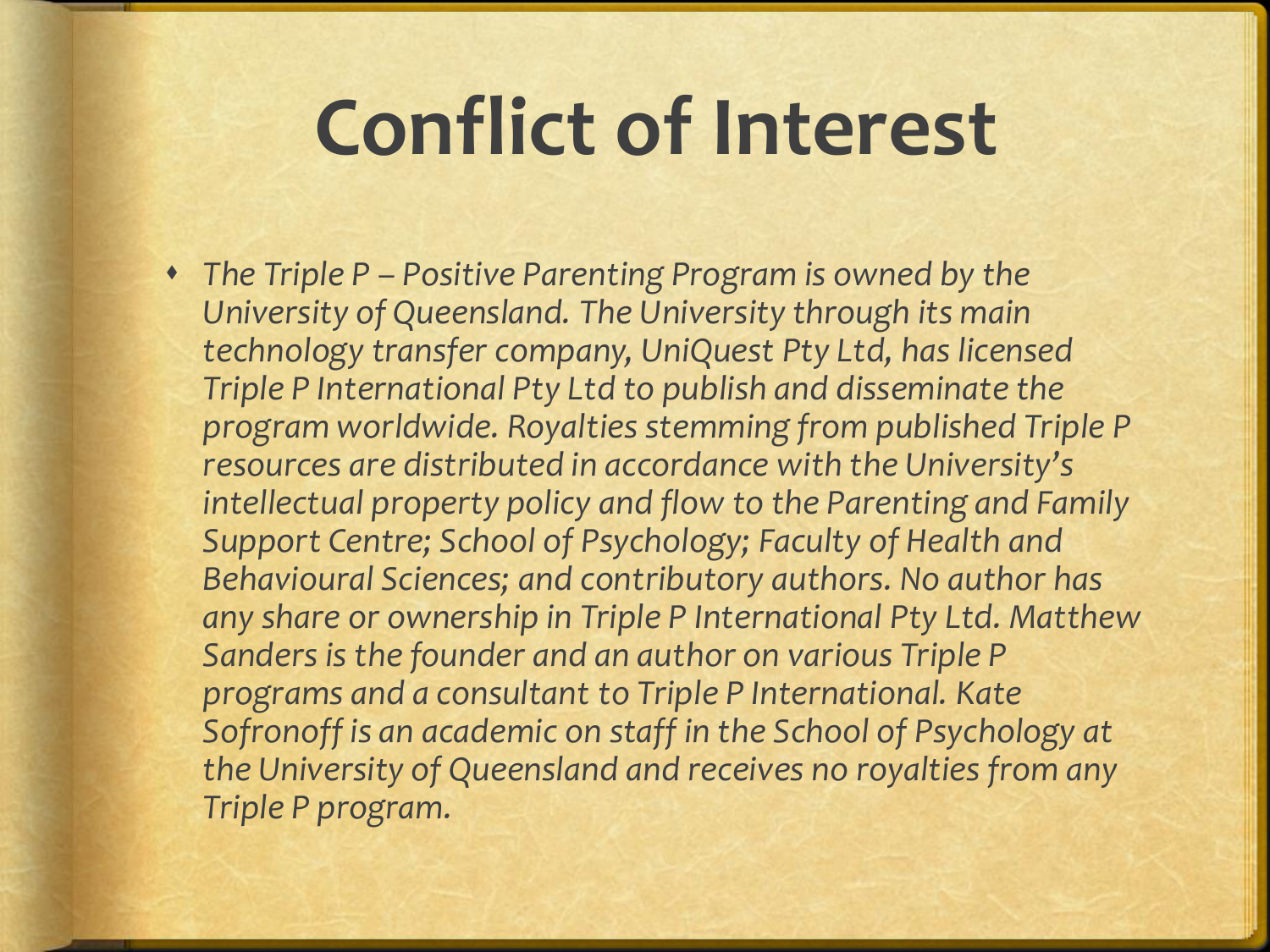#### **Attachment**

- **Attachment** is a deep and enduring emotional bond that connects one person to another across time and space (Ainsworth, 1973; **Bowlby**, 1969). **Attachment** does not have to be reciprocal. ... **Attachment** theory provides an explanation of how the parent-child relationship emerges and influences subsequent development.
- According to both the psychoanalytic and behaviourial perspectives feeding was seen as a central context in which the care-giver and babies developed attachment.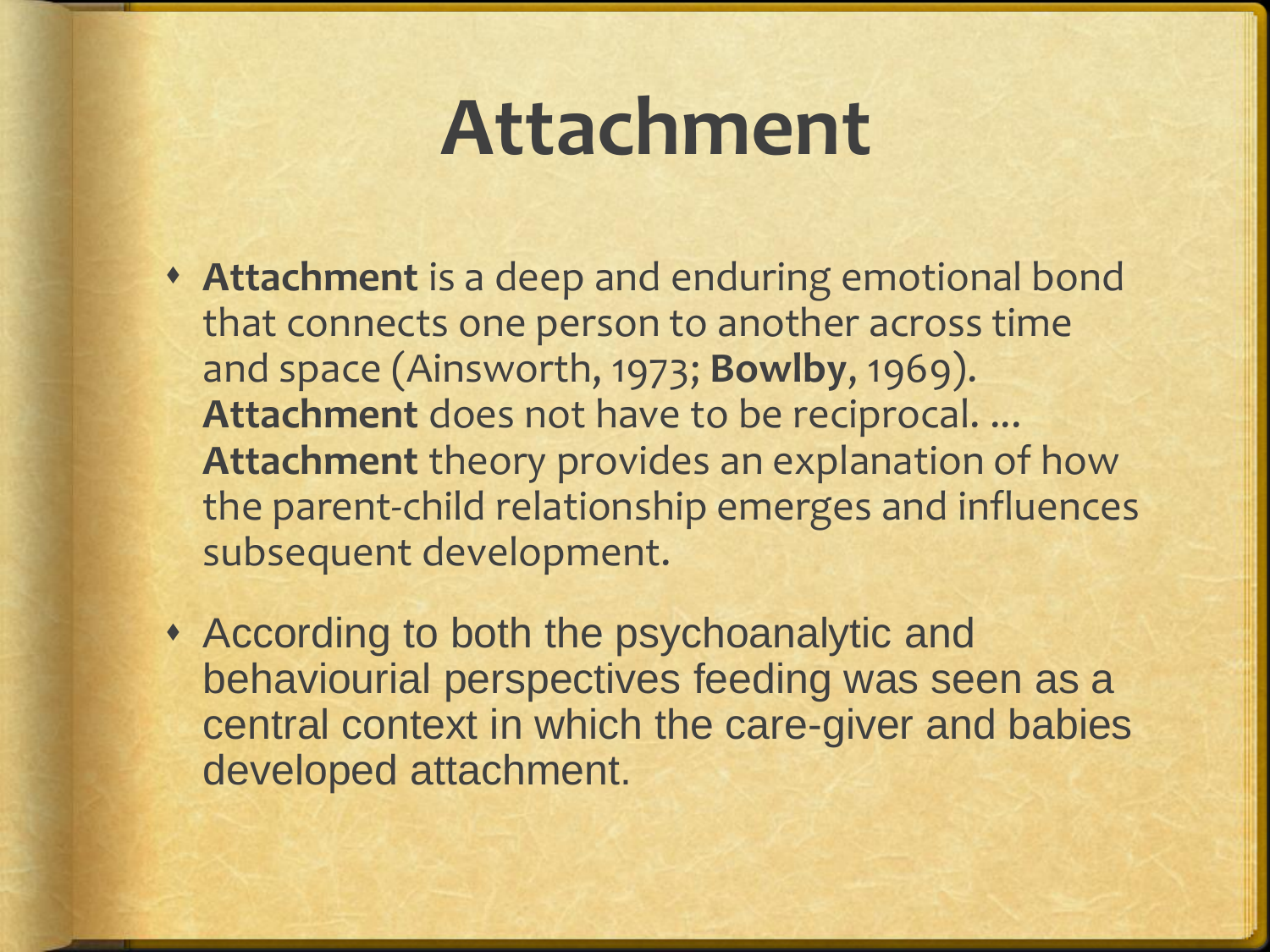#### **JOHN BOWLBY (1907-1990)**

- British Child Psychiatrist & Psychoanalyst.
- He was the first attachment theorist, describing attachment as a "lasting psychological connectedness between human beings".
- Bowlby believed that the earliest bonds formed by children with their caregivers have a tremendous impact that continues throughout life.
- According to Bowlby, attachment also serves to keep the infant close to the mother, thus improving the child's chances of survival. Not determined by food but by care and responsiveness

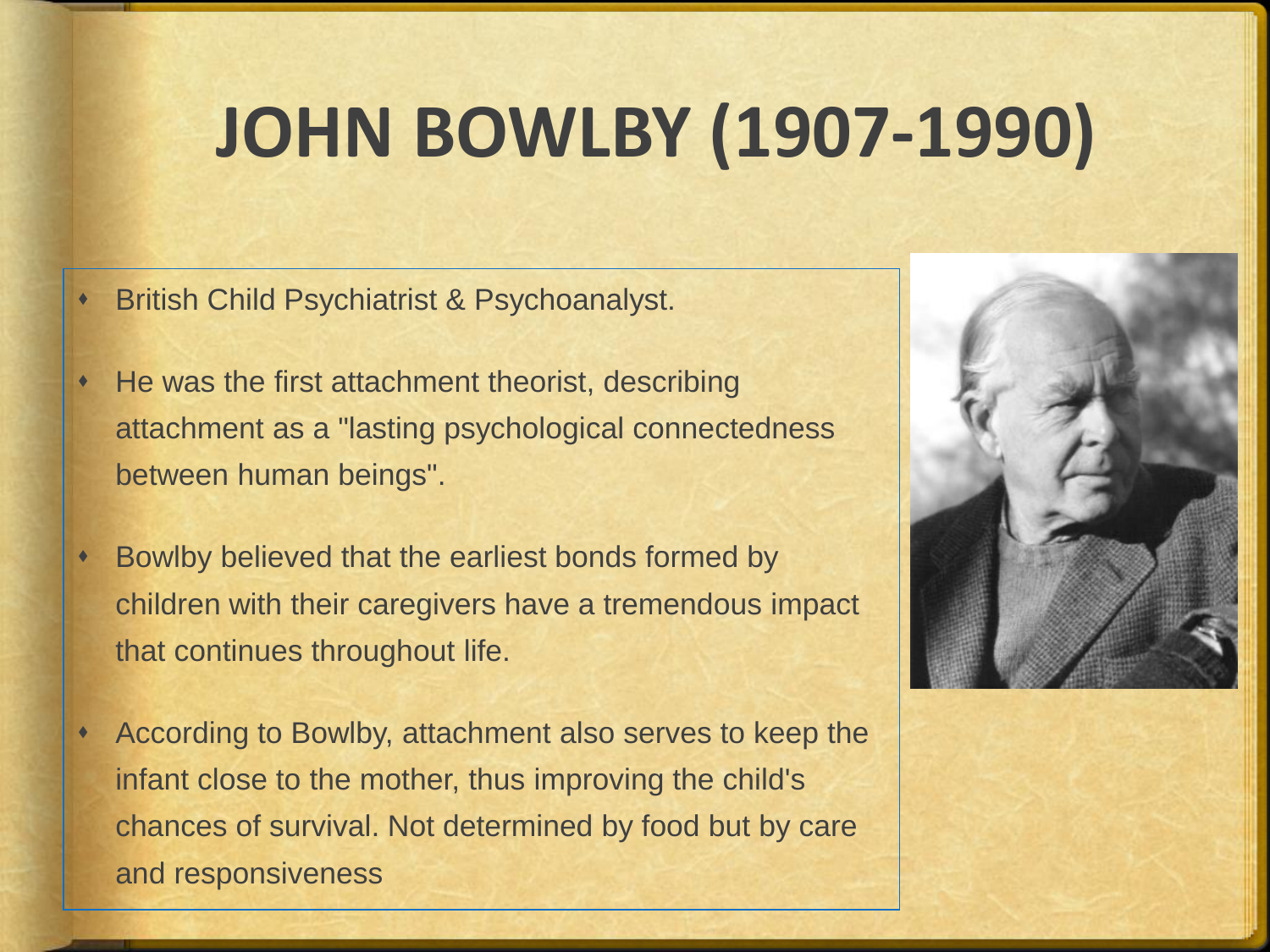#### **Attachment Theory**

- Psychologists have proposed two main theories that are believed to be important in forming attachments.
- The learning / behaviourist theories of attachment (e.g. Dollard & Miller, 1950) suggest that attachment is a set of learned behaviours. The basis for the learning of attachments is the provision of food. An infant will initially form an attachment to whoever feeds it.
- They learn to associate the feeder (usually the mother) with the comfort of being fed and through the process of classical [conditioning, come to find contact with the mother comfo](https://www.simplypsychology.org/classical-conditioning.html)rting.
- They also find that certain behaviours (e.g. crying, smiling) bring desirable responses from others (e.g. attention, comfort), and through the process of [operant conditioning](https://www.simplypsychology.org/operant-conditioning.html) learn to repeat these behaviours in order to get the things they want.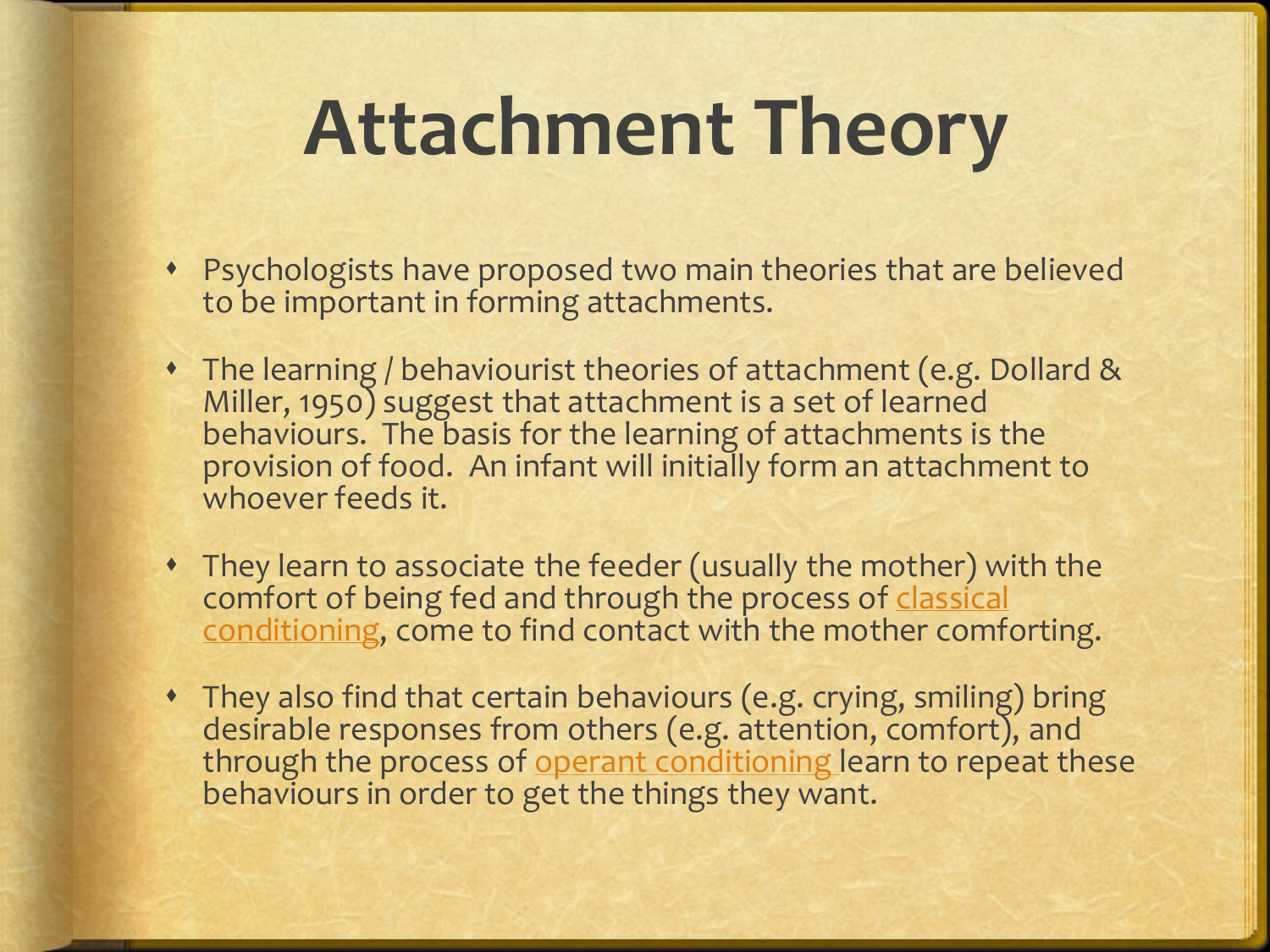#### **BOWLBY'S ETHOLOGICAL THEORY**

- Ethological Theory of Attachment recognizes infant's emotional tie to the caregiver as an evolved response that promotes survival.
- John Bowlby applied this idea to infant-caregiver bond.
- He retained the psychoanalyst idea that quality of attachment to caregiver has profound implication for child's security and capacity to form trusting relationships. The central theme of attachment theory is that mothers who are available and responsive to their infant's needs establish a sense of security in their children. The infant knows that the caregiver is dependable, which creates a secure base for the child to then explore the world.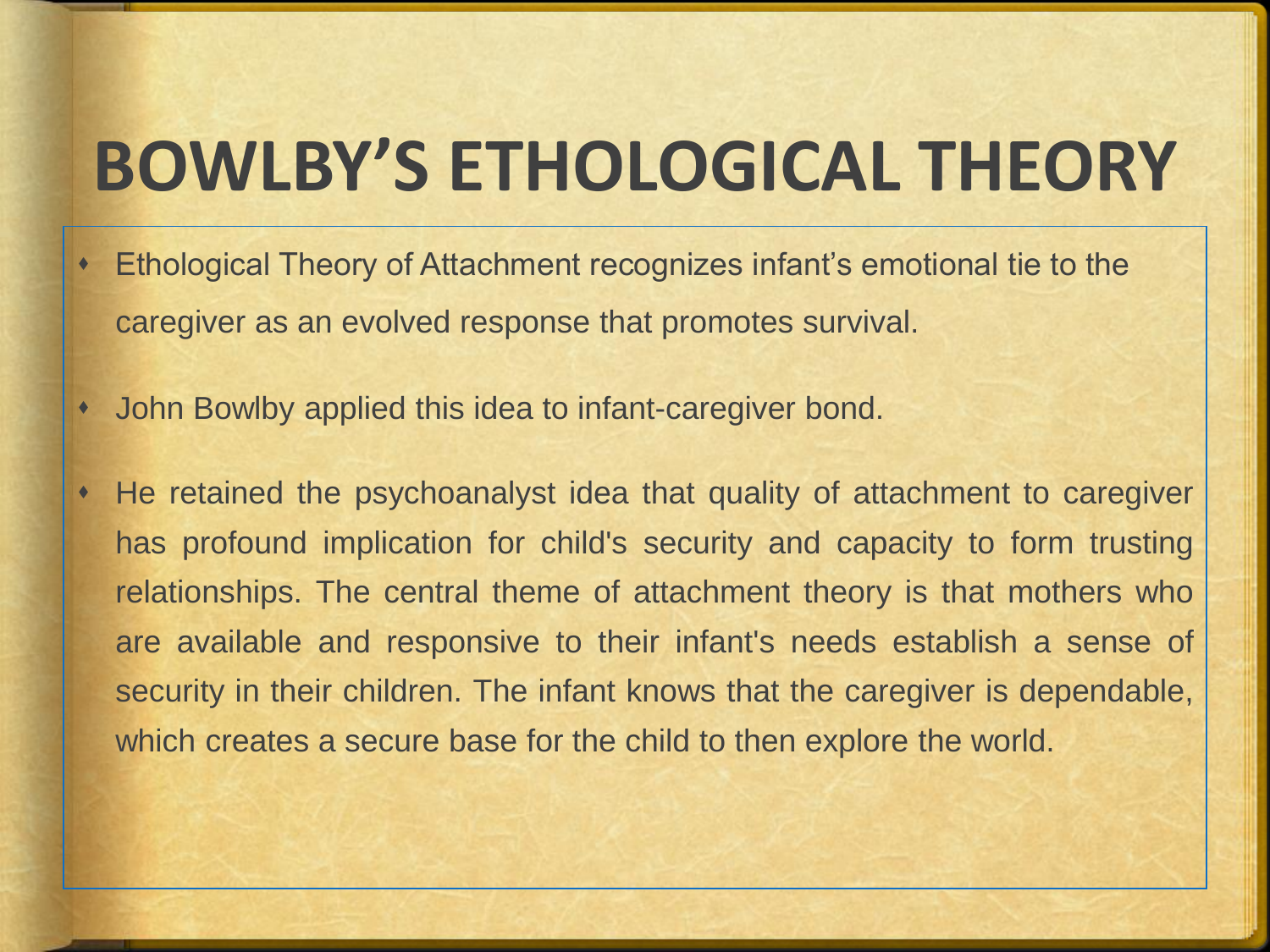#### **4 PHASES OF ATTACHMENT DEVELOPMENT**

- Babies are born equipped with behaviour like crying, cooing, babbling and smiling to ensure adult attention and adults are biologically programmed to respond to infant signals.
- Bowlby viewed the First 3 years as a very sensitive period for attachment
- The 4 phases of attachment according to Bowlby are as below:
	- Preattachment Phase (Birth 6 Weeks)
	- "Attachment in Making" Phase ( 6 Weeks 6 to 8 Months)
	- "Clear Cut" Attachment Phase ( 6-8 Months to 18 Months-2 Years)
	- Formation Of Reciprocal Relationship (18 Months 2 Years and on)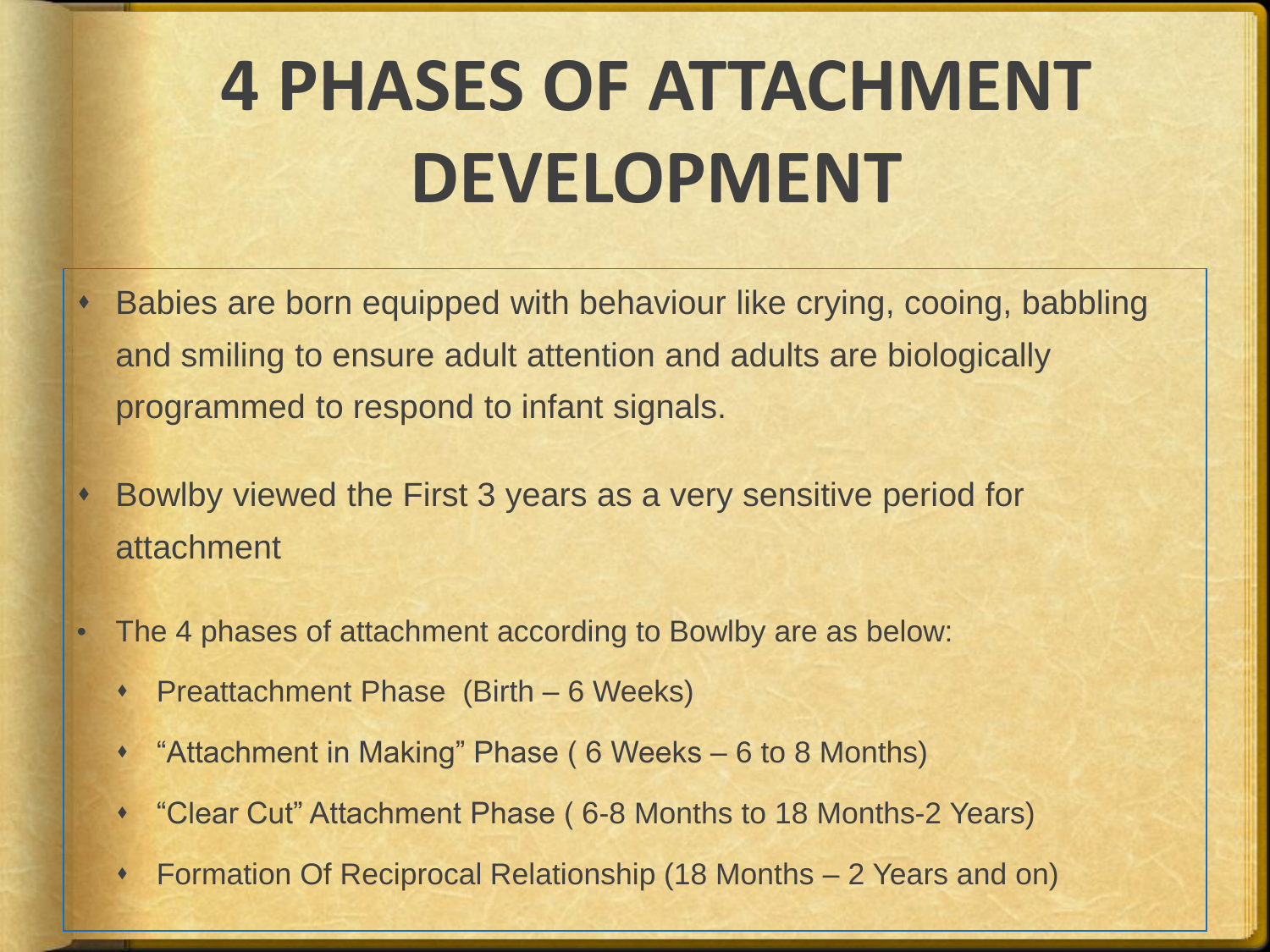#### **STYLES OF ATTACHMENT**

- Attachment is not an 'all or nothing' process
- There may be variations, or individual differences between children in the attachments they form
- Ainsworth and Bell (1978) assessed about 100 American infants and their primary caregivers for the quality of attachment
- They found there are different styles of attachment:
	- Secure attachment
	- Avoidant Attachment
	- Resistant Attachment
	- Disorganised /Disoriented attachment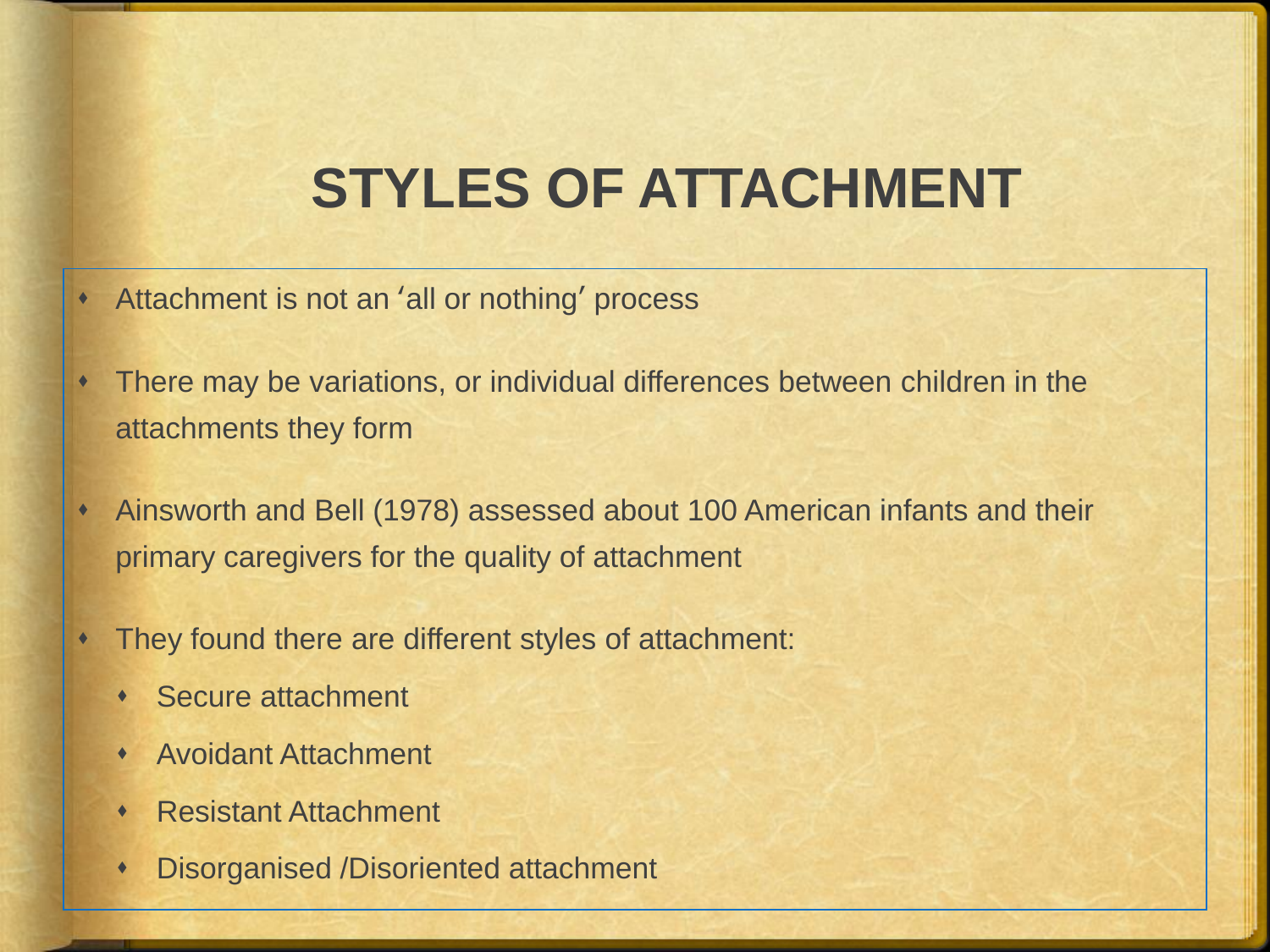#### **Secure Attachment**

- Occurs when children receive consistent, emotionally attuned and contingent communication from parent/caregiver
- The parent is responsive to the child and attuned to their emotional needs
- The child seeks proximity with the parent when s/he is distressed
- Child is able to manage distress through the responsiveness of the parent
	- (Siegel & Hartzell, 2012)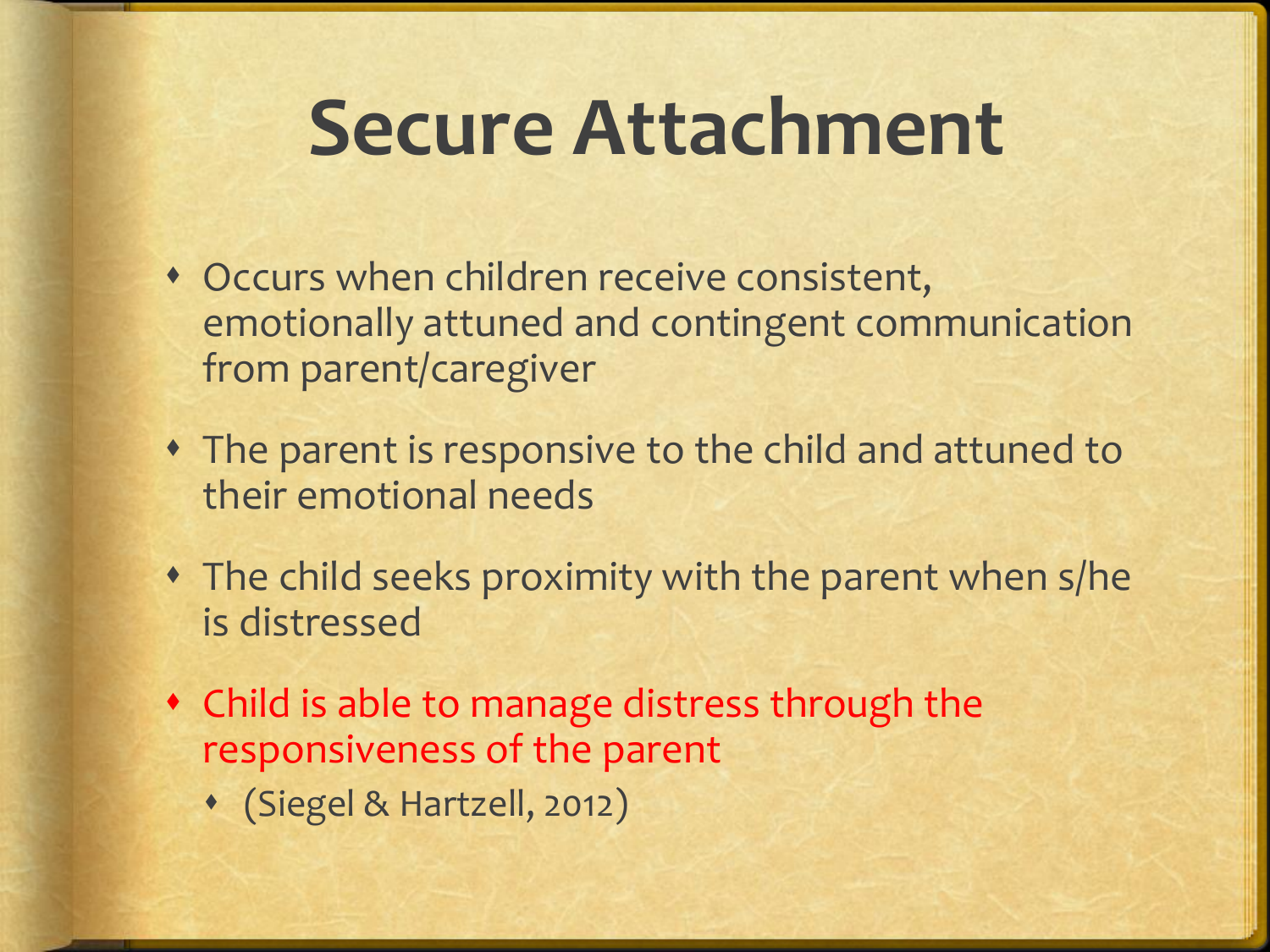#### **Insecure Attachment**

**(Siegel, 2012; Powell et al., 2014)** 

- Avoidant Insecure
	- Occurs when a parent is repeatedly unavailable, rejecting of the child or uncomfortable with closeness
	- The child adapts by avoiding closeness and emotional connection to the parent – unconcerned by mother's absence and unresponsive when she returns
- Ambivalent/Resistant Insecure
	- Child experiences parent communication as inconsistent and unreliable
	- Child develops a sense of anxiety
	- Creates insecurity in parent-child relationship intense distress on separation, clingy and rejecting on return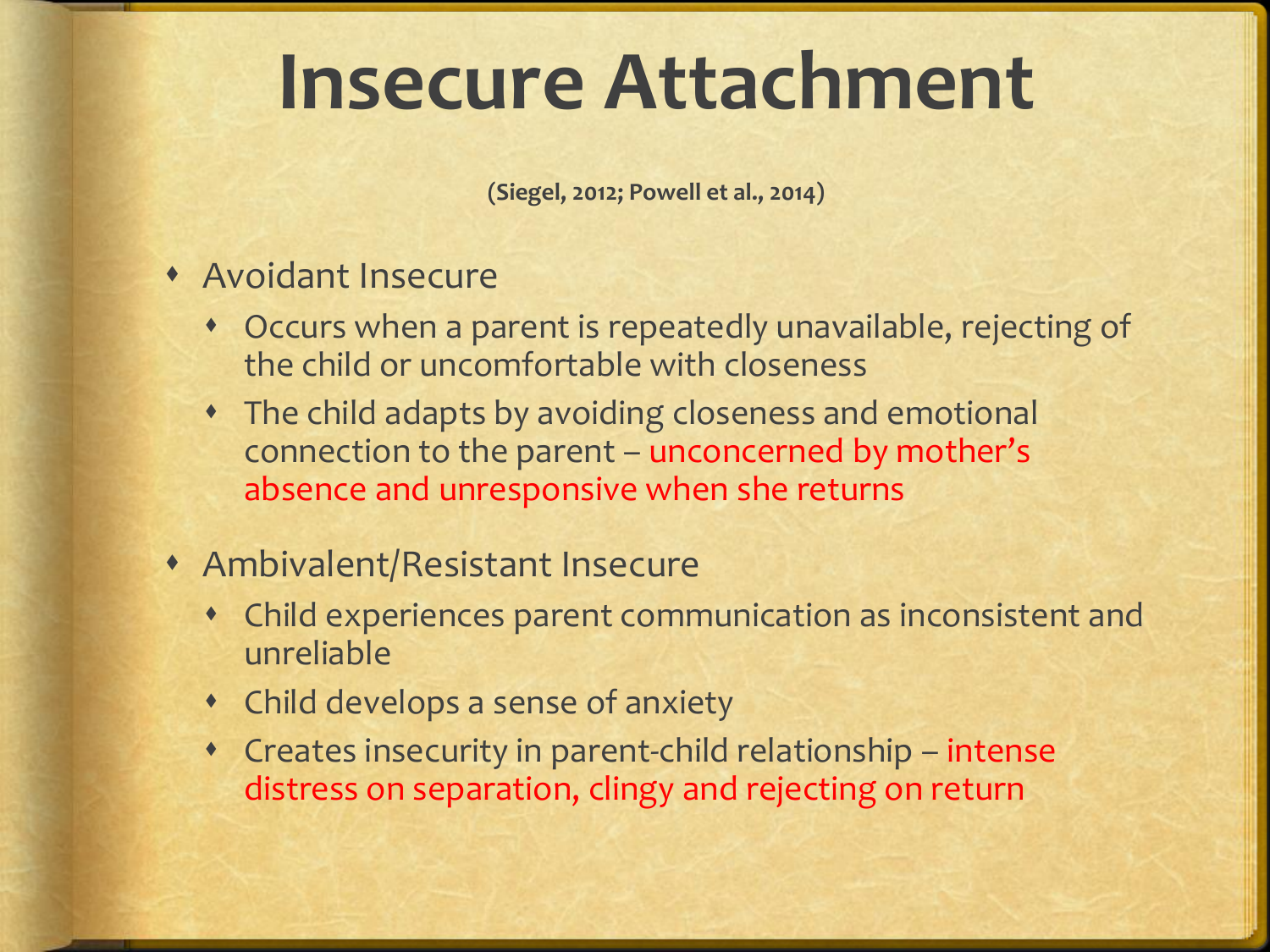## **Disorganised Attachment**

**(Main & Solomon, 1990; Siegel, 2012)**

- Child experiences the parent's behaviour as overwhelming, frightening and chaotic
- Confusing for the child as they are predisposed to seek comfort from the parent at times of distress, but the parent is causing the distress
- Seen in cases of child maltreatment and neglect, substance dependence, and severe mental health problems. When the parent tries to hold them the child looks away. No consistent way to manage distress. Greatest insecurity.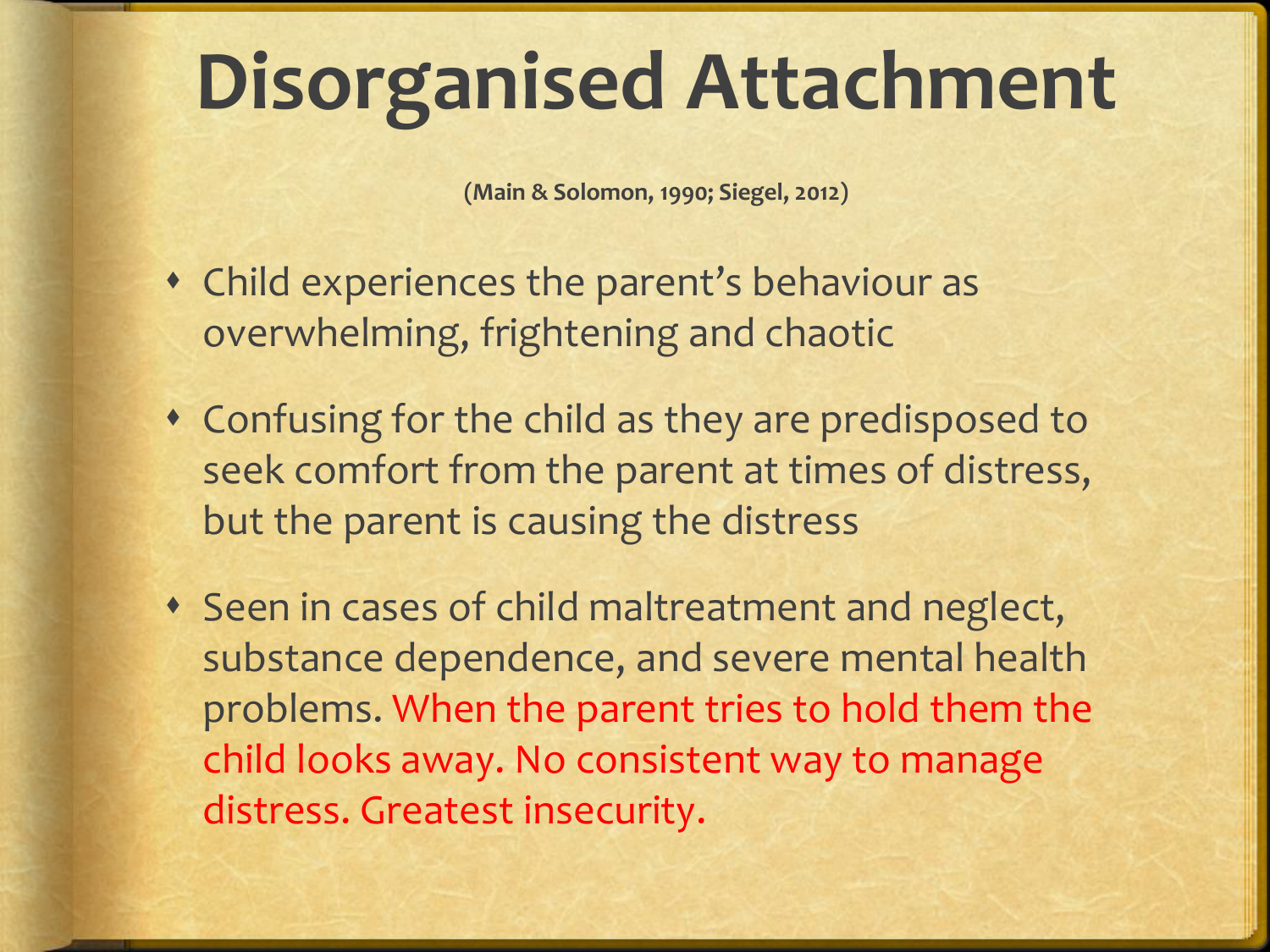#### **Attachment Task Force Report APSAC (Chaffin et al., 2006)**

- Evaluated how to best meet the needs of children described as having an attachment disorder and their families.
- Recognised the current controversy between interventions based in behavioural theory and those with a psychoanalytic focus
- Evidence across 70+ studies suggests that the programs that have resulted in better outcomes in child attachment "focus on the parent-child relationship and teaching parenting skills" "shorter term, goal-directed and behavioural in approach"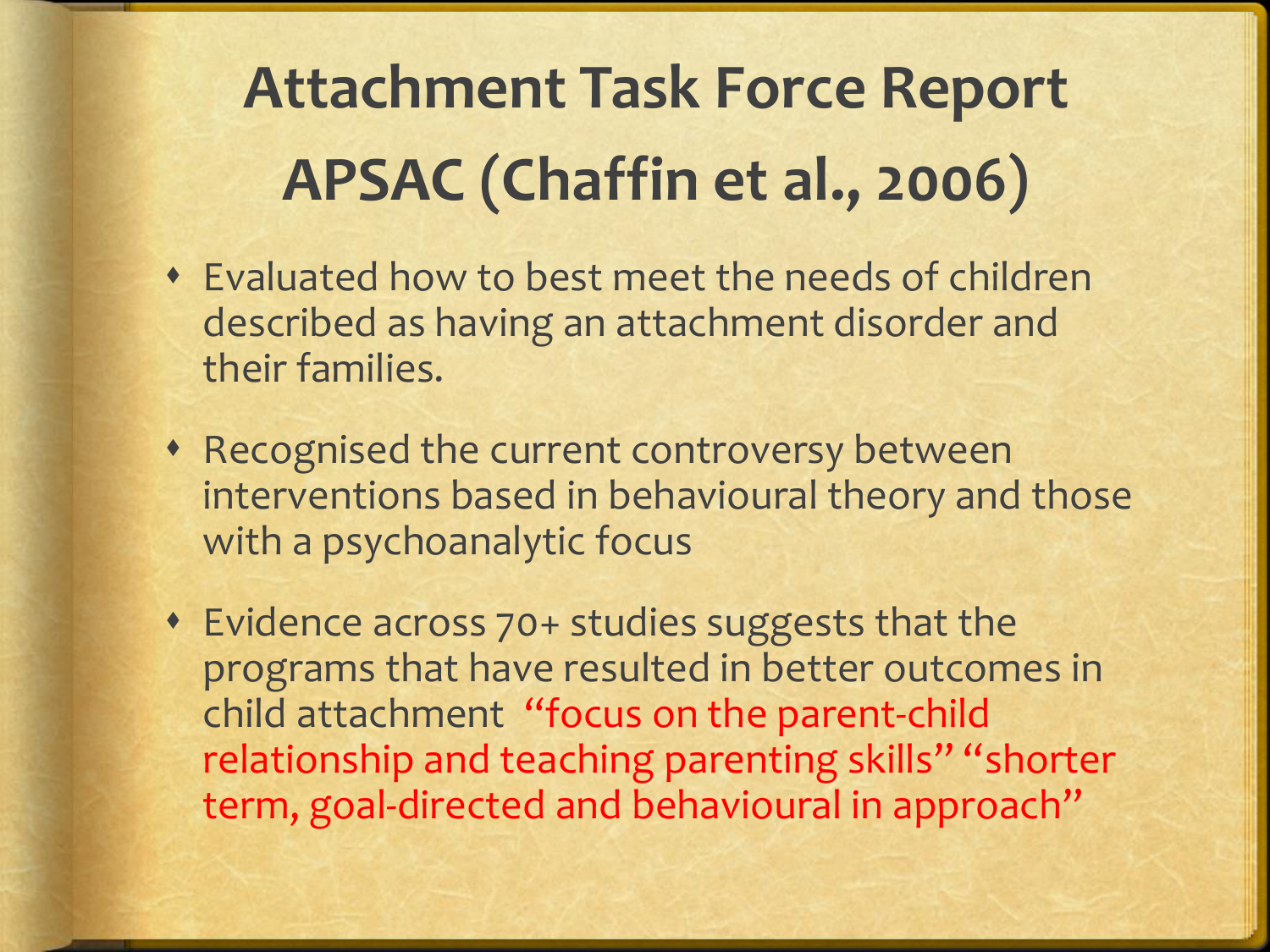#### **Attachment Parenting**

- Attachment parenting: Focus is on building a strong relationship between parents and child. Based on the principle of understanding a child's physical and emotional needs and responding sensitively to these.
- This is looking at the traditional approach taken by attachment therapists **NOT** the more controversial approaches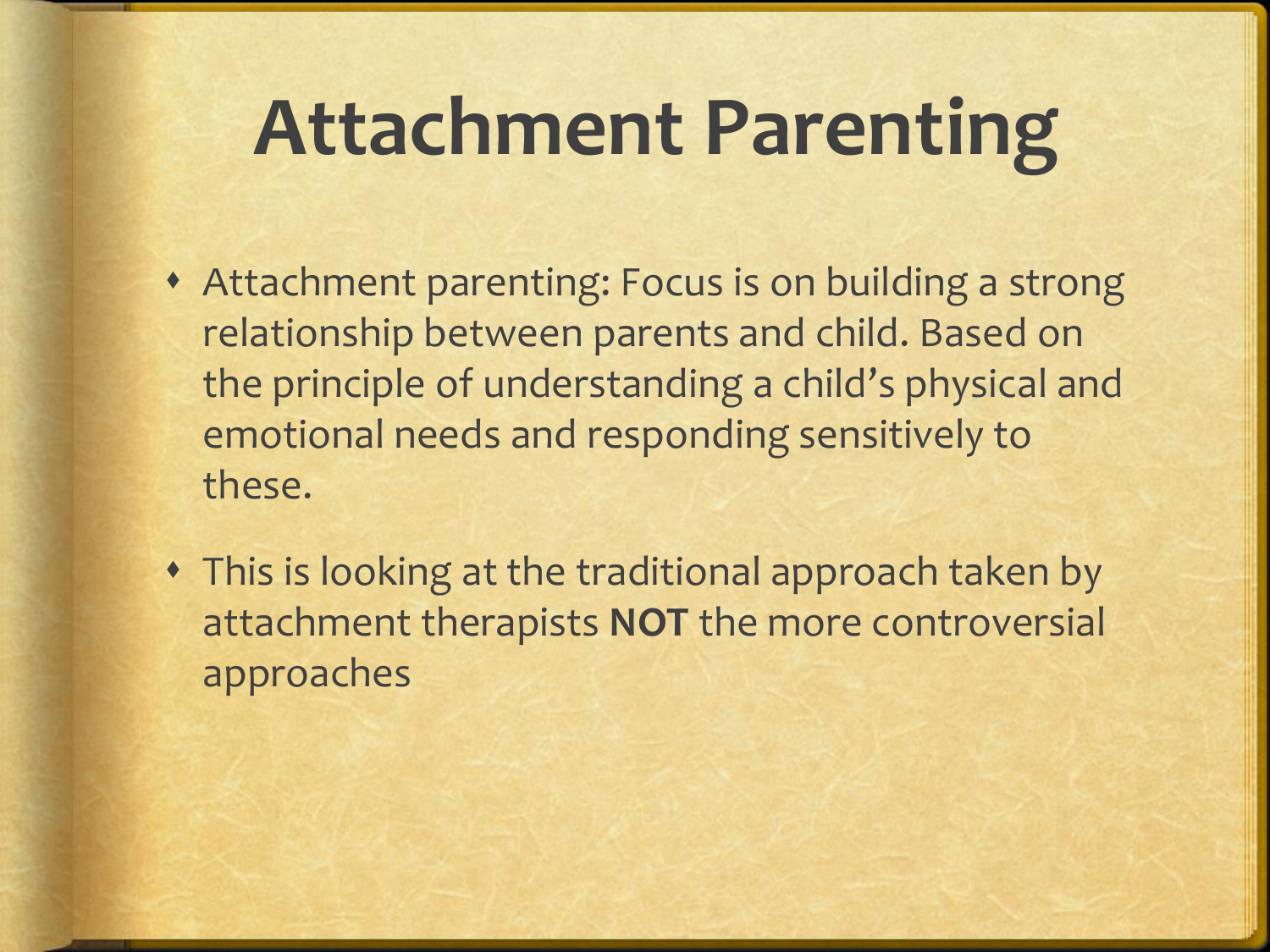## **Aspects that Assist Attachment**

- **Developing good communication with your child\*** Listen to your child and help her learn to express her feelings.
- **Keeping your expectations of your child appropriate\*** to his development and understanding.
- **Maintaining an affectionate relationship with your child\*** appropriate to her wishes.
- **Spending as much time as possible with your children\* (caveat re quality time)**
- **Using positive discipline\*** Explain to your child the natural consequence of his behaviour rather than using punishments.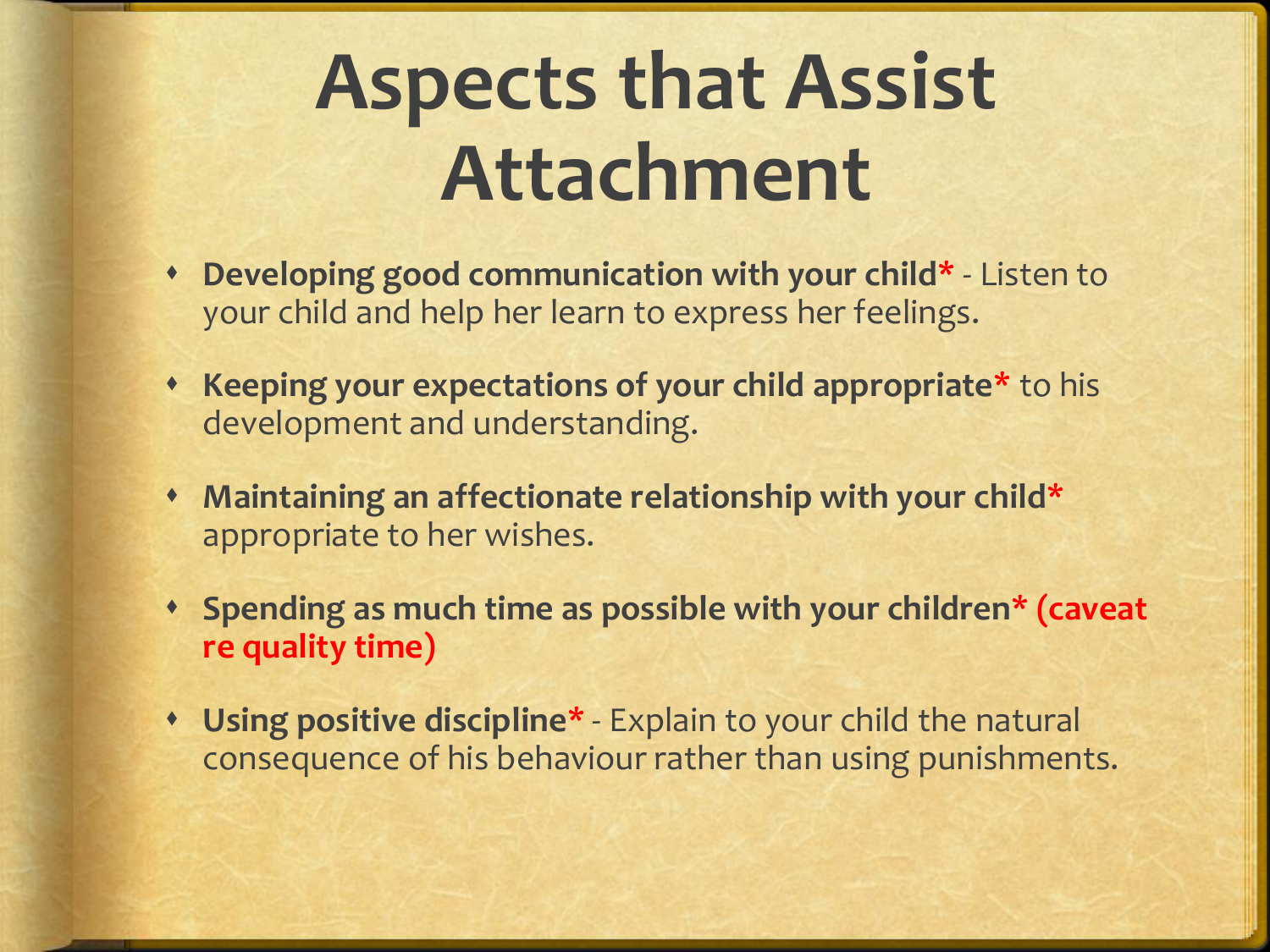# **Parenting Style**

- **Permissive parents** are low in control/demandingness but high in support.
- **Authoritarian parents** are high in control/demandness but low in support and responsiveness.
- **Authoritative parents** (not "authoritarian") expect a lot from their children (high in control/demandingess) but also high in support and responsiveness. \*
- Finally, **neglectful** parents are low in both dimensions.
- The most positive outcomes in terms of children's behavior occur when parents adopt the authoritative style. This means, for instance, that they show their children they care about them, but they also expect them to follow their advice and guidance- they use positive discipline.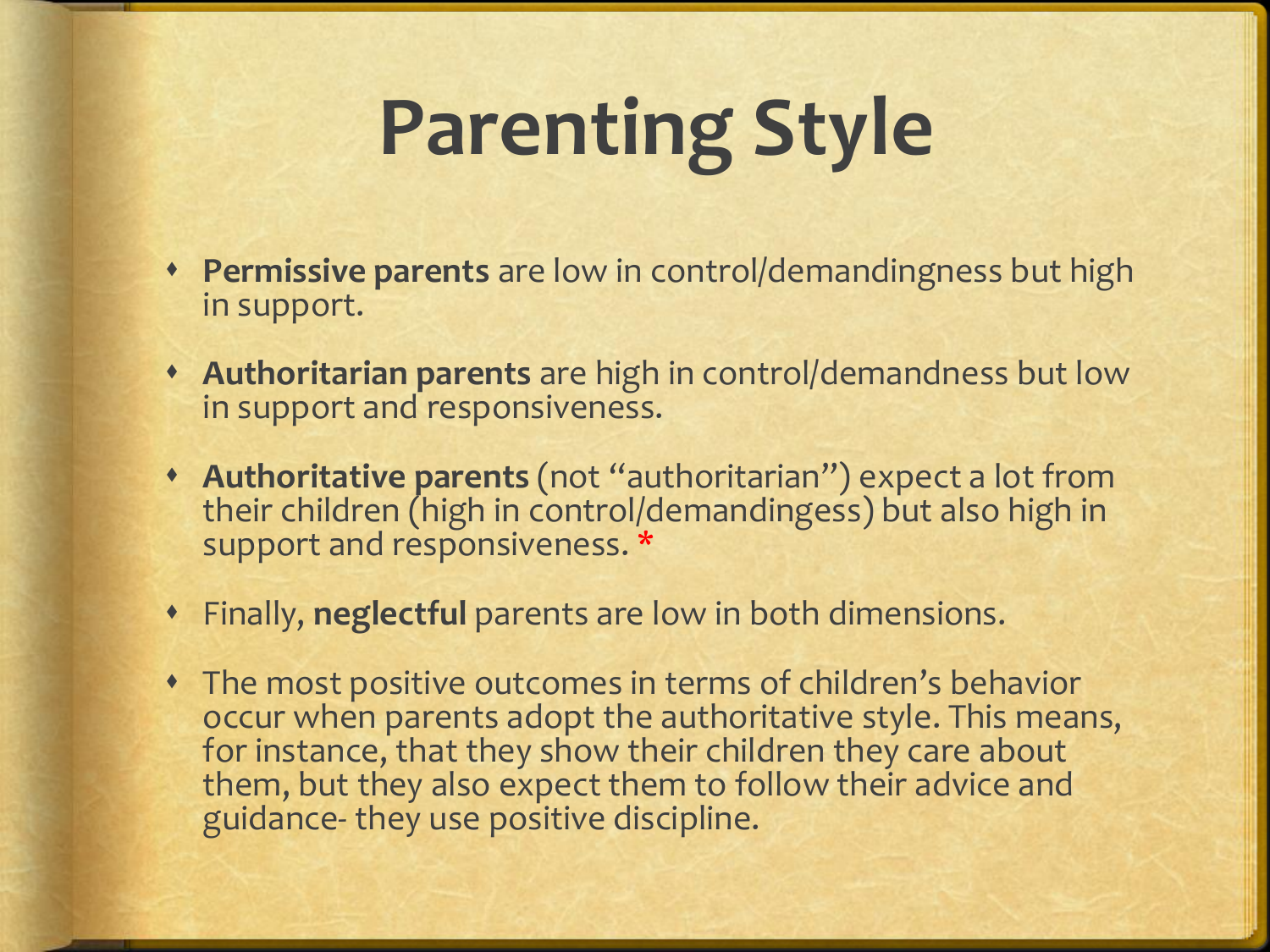# **Dangers of Traditional Discipline**

- Instilling fear in children serves no purpose and creates feelings of shame and humiliation. Fear has been shown to lead to an increased risk of future antisocial behavior including crime and substance abuse
- Studies show that spanking and other physical discipline techniques can create ongoing behavioral and emotional problems
- Harsh, physical discipline teaches children that violence is the only way to solve problems
- Controlling or manipulative discipline compromises the trust between parent and child, and harms the attachment bond
- It is a sign of strength and personal growth for a parent to examine his or her own childhood experiences and how they may negatively impact their parenting, and to seek help if they are unable to practice positive discipline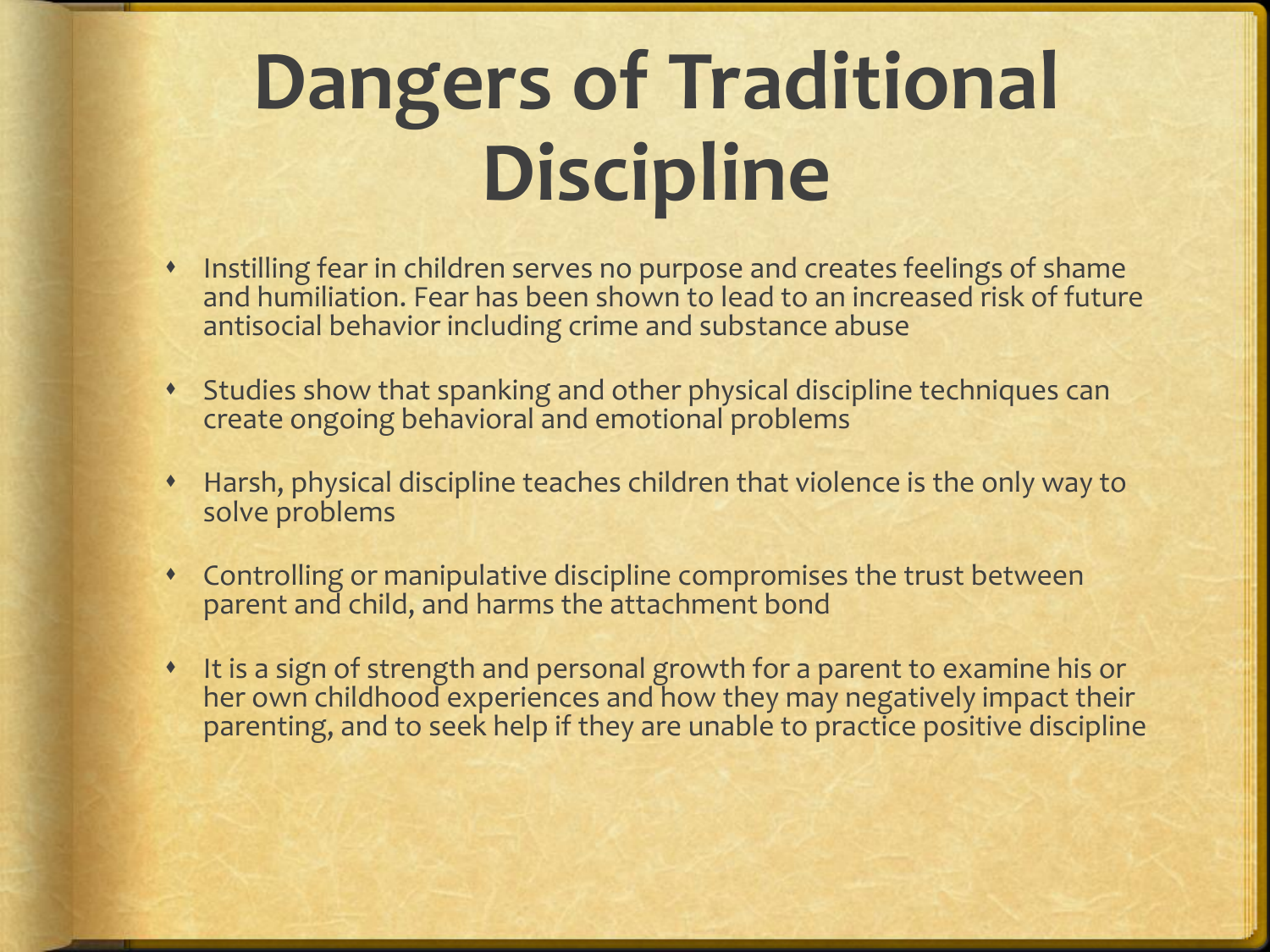# **A gentler approach to discipline**

- Positive discipline begins at birth. The bonds of attachment and trust that are formed when parents consistently and compassionately respond to an infant's needs become the foundation of discipline\*
- Positive Discipline involves using such techniques as prevention, distraction, and substitution to gently guide children away from harm\*
- Help your child explore safely, seeing the world through his eyes and empathizing as he experiences the natural consequences of his actions\*
- Try to understand what need a child's behavior is communicating. Children often communicate their feelings through their behaviour\*
- Resolve problems together in a way that leaves everyone's dignity intact\*
- Understand developmentally appropriate behaviour, and tailor guidance to the needs and temperaments of your child\*
- Children learn by example so it's important to strive to model positive actions and relationships within a family and in interactions with others\*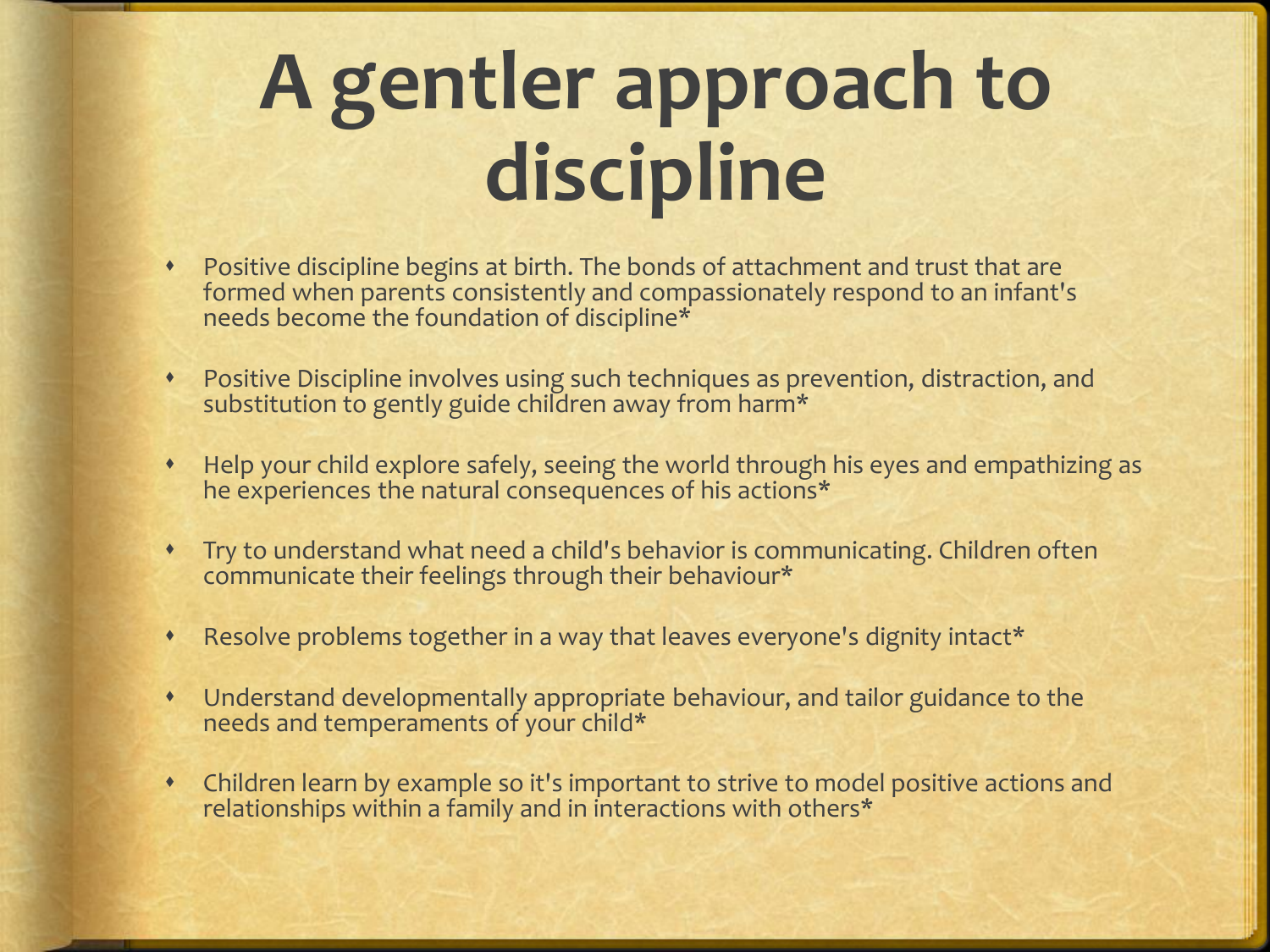# **Triple P**

- A criticism leveled at behavioural parenting programs is that the approach fails to take account of the importance of attachment
- A further criticism is that behavioural programs fail to take account of the feelings of the parent and of the child
- Issues with the use of rewards to encourage positive behaviour
- Issues with the use of Quiet Time and Time Out withdrawal of attention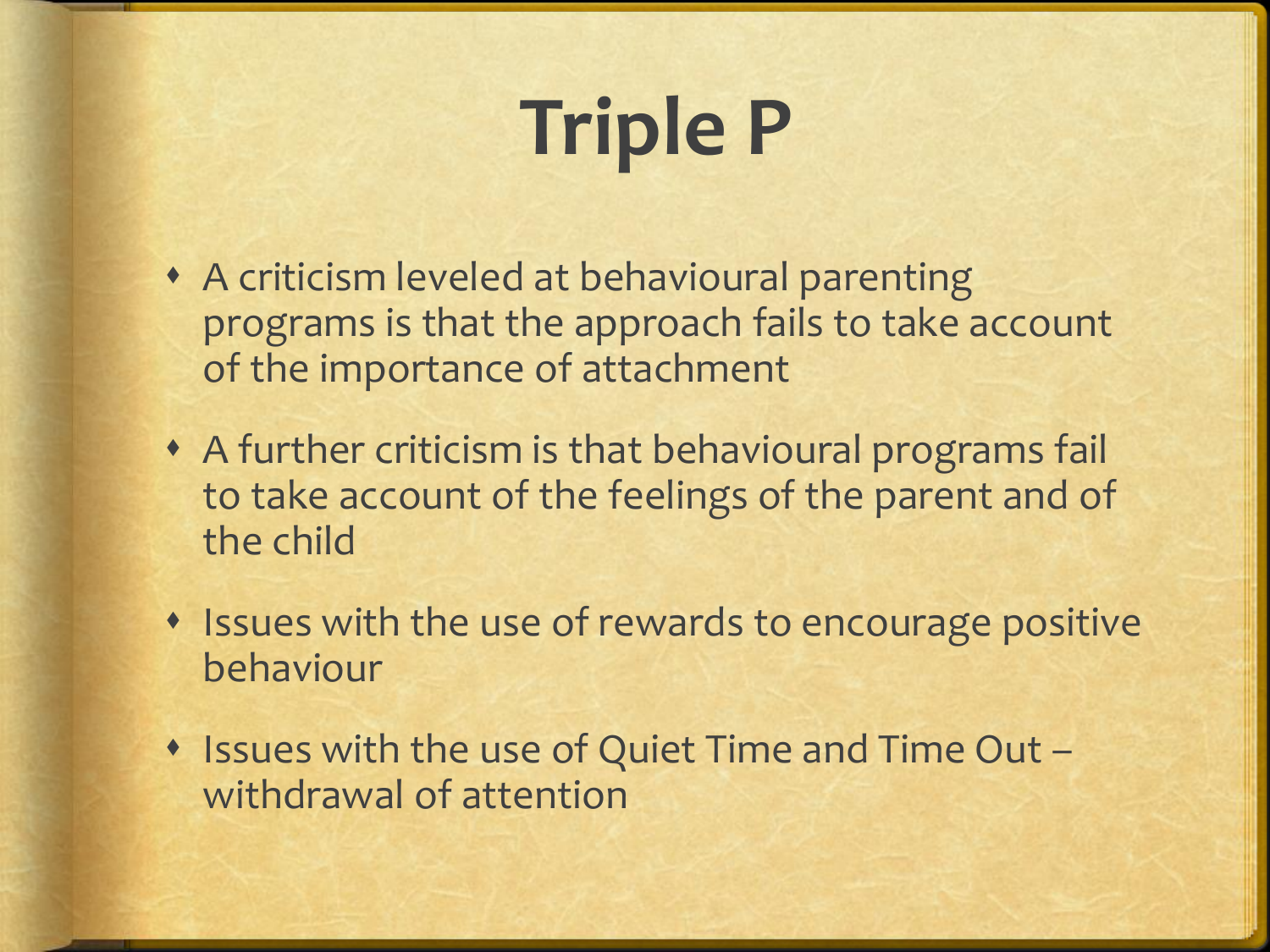# **What is Positive Parenting\***

- Having a safe, interesting environment\*
- Having a positive learning environment\*
- Using assertive discipline (authoritative\*)
- Having realistic expectations\*
- Taking care of yourself as a parent\*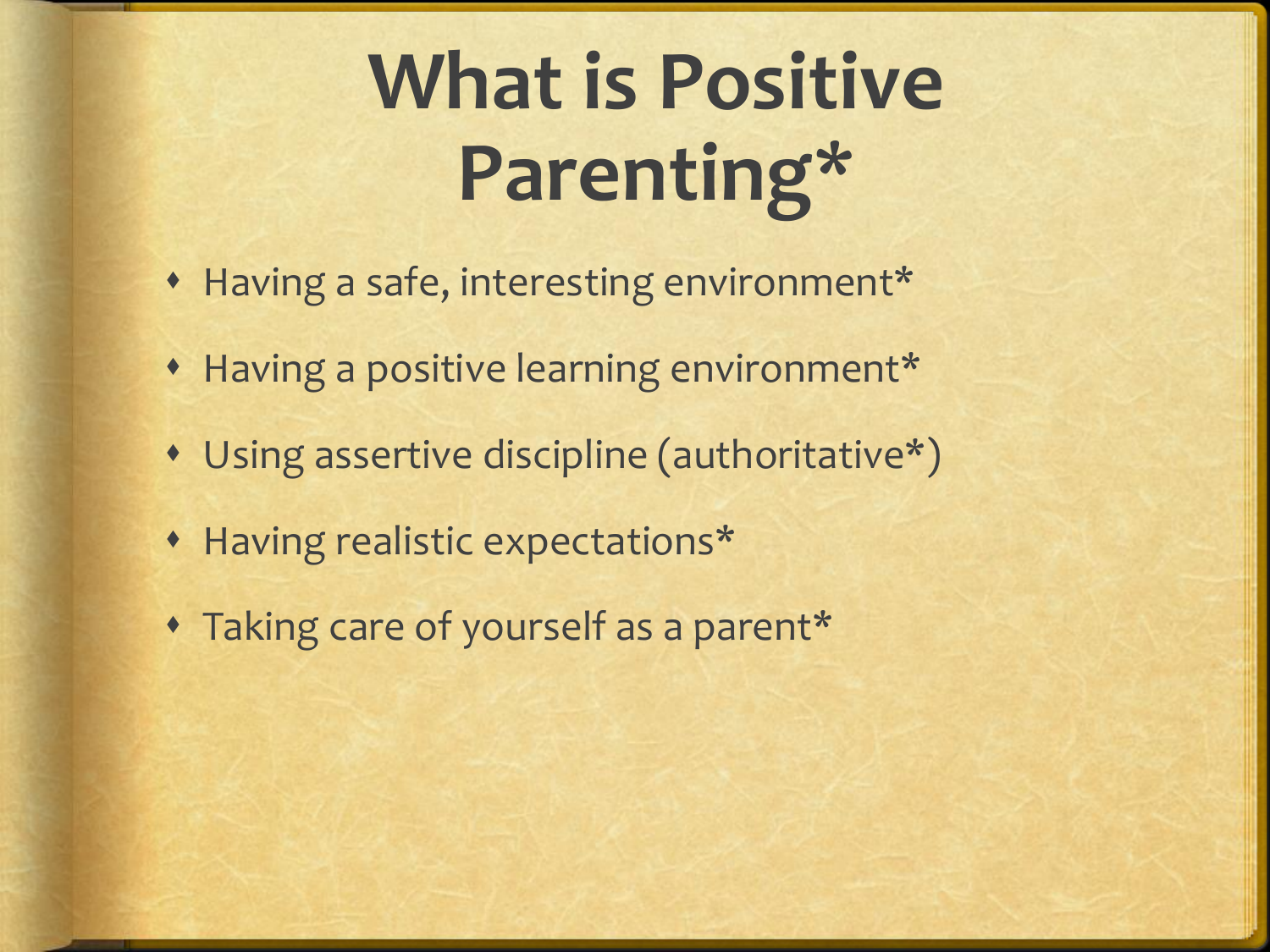## **Skills to Encourage in Children\***

- How to communicate and get along with others\*
- How to manage feelings\*
- How to be independent\*
- How to solve problems\*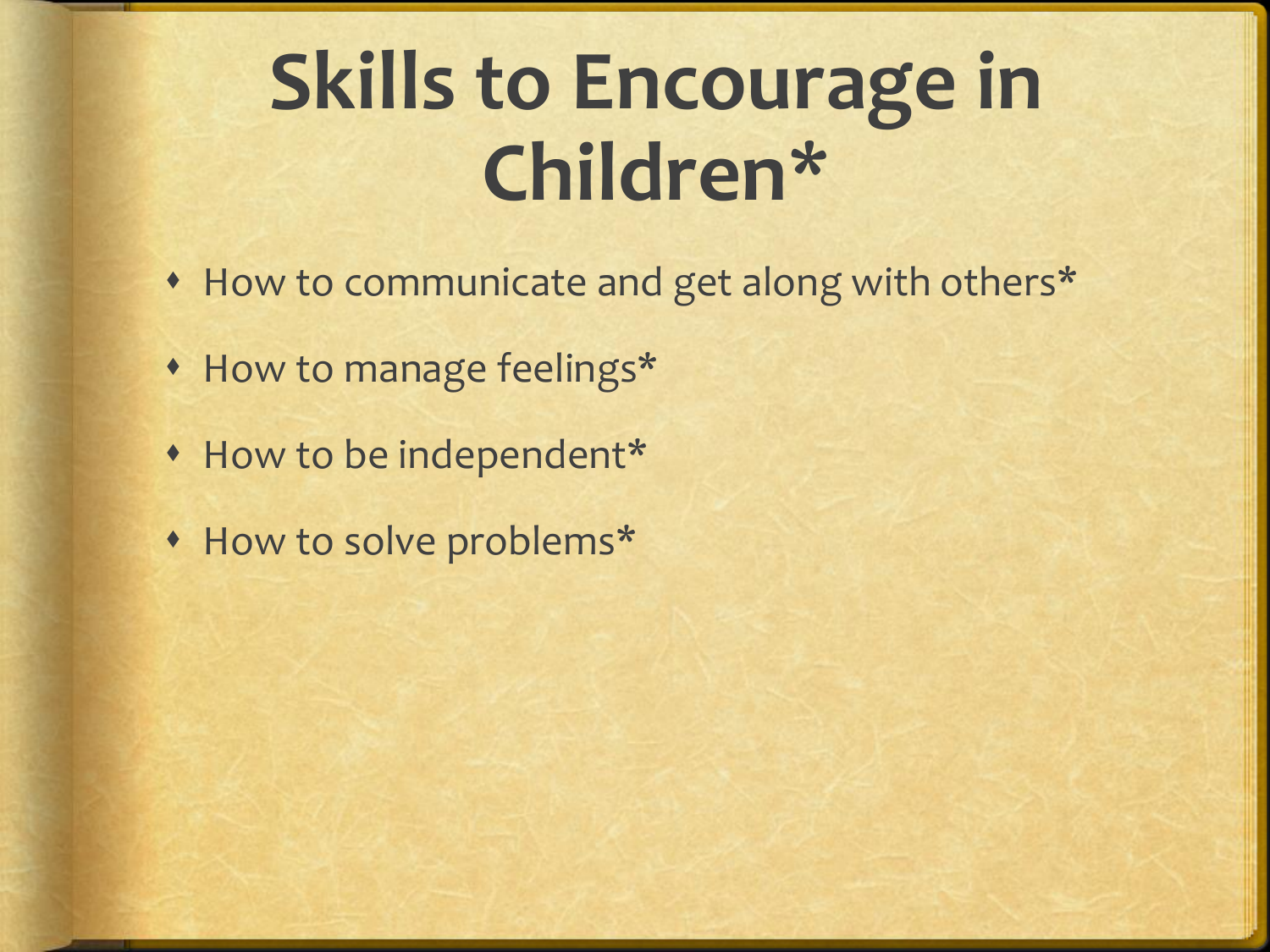## **Strategies to Promote Attachment\***

- Developing Good Relationships
	- Spend time with your child\*
	- Talk with your child\*
	- Show affection\*
- Encouraging Good Behaviour
	- **+** Praise your child
	- Give your child attention\*
	- Have interesting activities\*
- Teach new Skills and Behaviours
	- Set a good example
	- Use incidental teaching\*
	- Use Ask-Say-Do\*
	- Use behaviour charts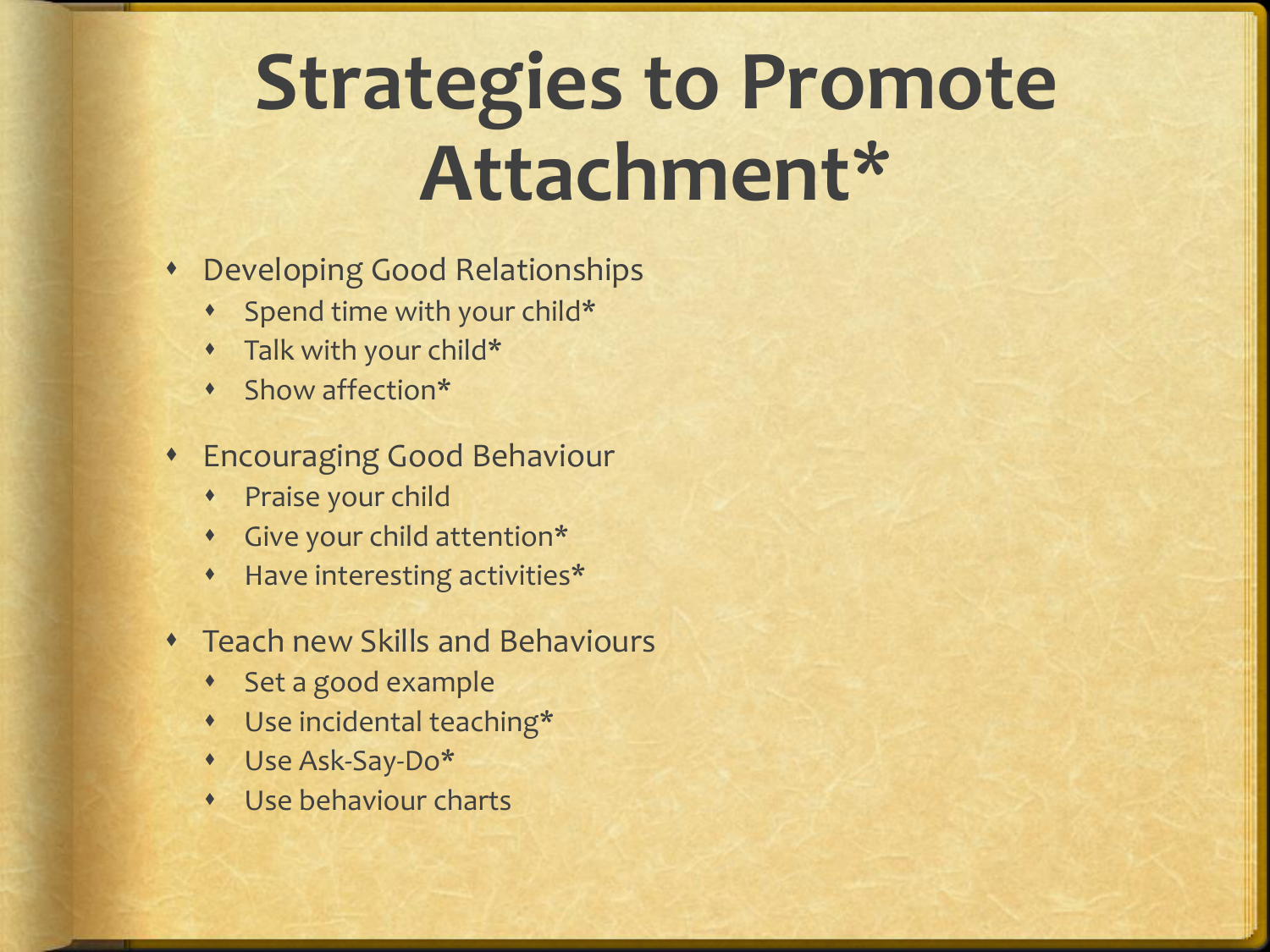# **Rewards can be Attachment Rich**

- It is suggested that the best quality reward for a child is time spent with a parent in a favoured activity rather than a tangible reward
	- Going for a walk/trip to the park, playground, beach
	- Reading stories, doing a puzzle, building with Lego
	- Doing chores together, planting in the garden or in a pot
	- Baking or cooking together; sharing a snack
	- Visiting grandparents or going to the library for books
	- Singing favourite songs in the car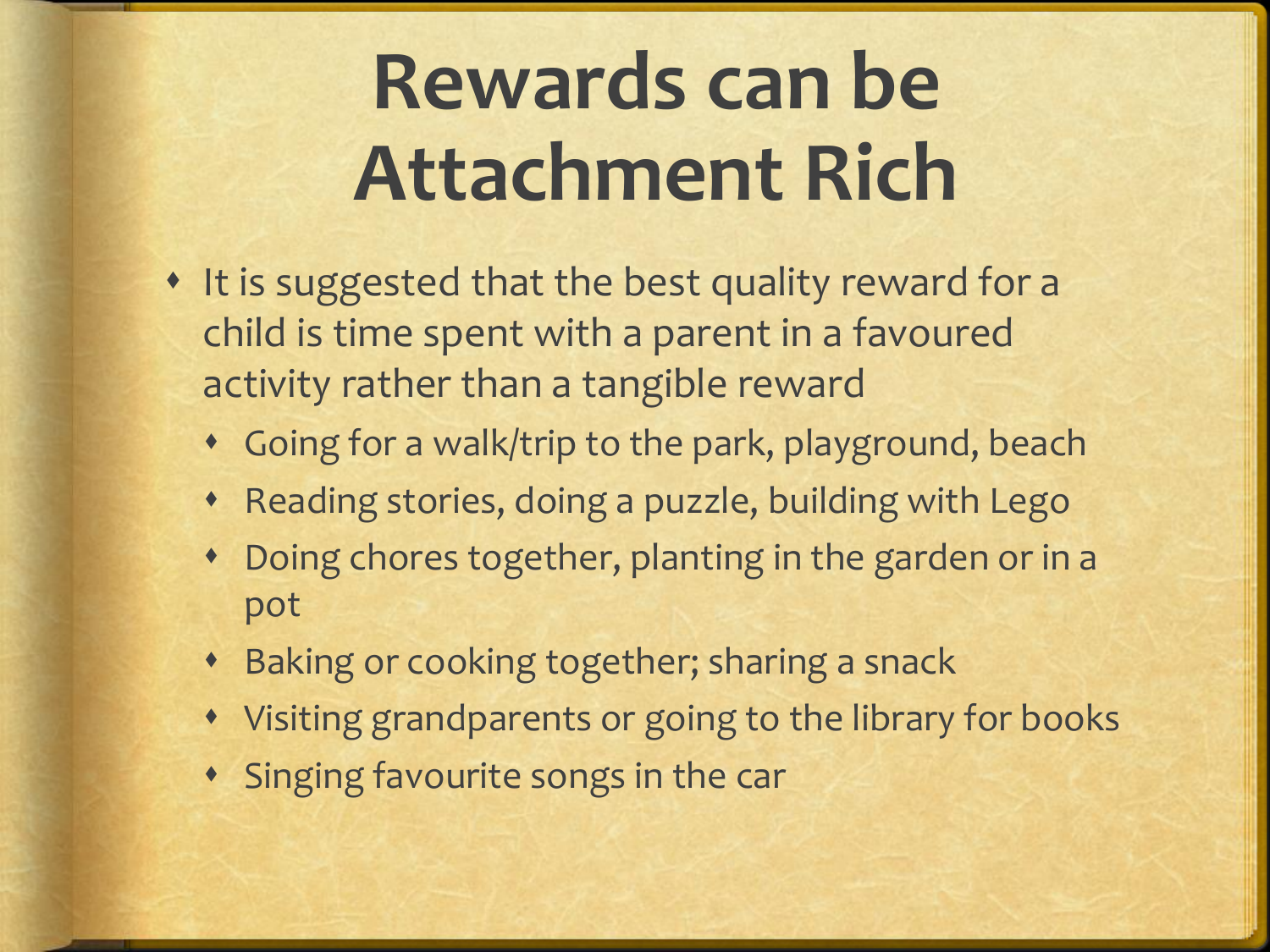## **Parent and Child Emotions**

- When a child misbehaves this can elicit distress in both the child and the parent
- This is managed in Triple P by several strategies that parents can choose to use
	- Ground rules
	- Directed discussion
	- Clear, calm instructions
	- Logical consequences
	- Provides parents with a non-aggressive way to manage child behaviour; assists children to learn; helps parents to stay calm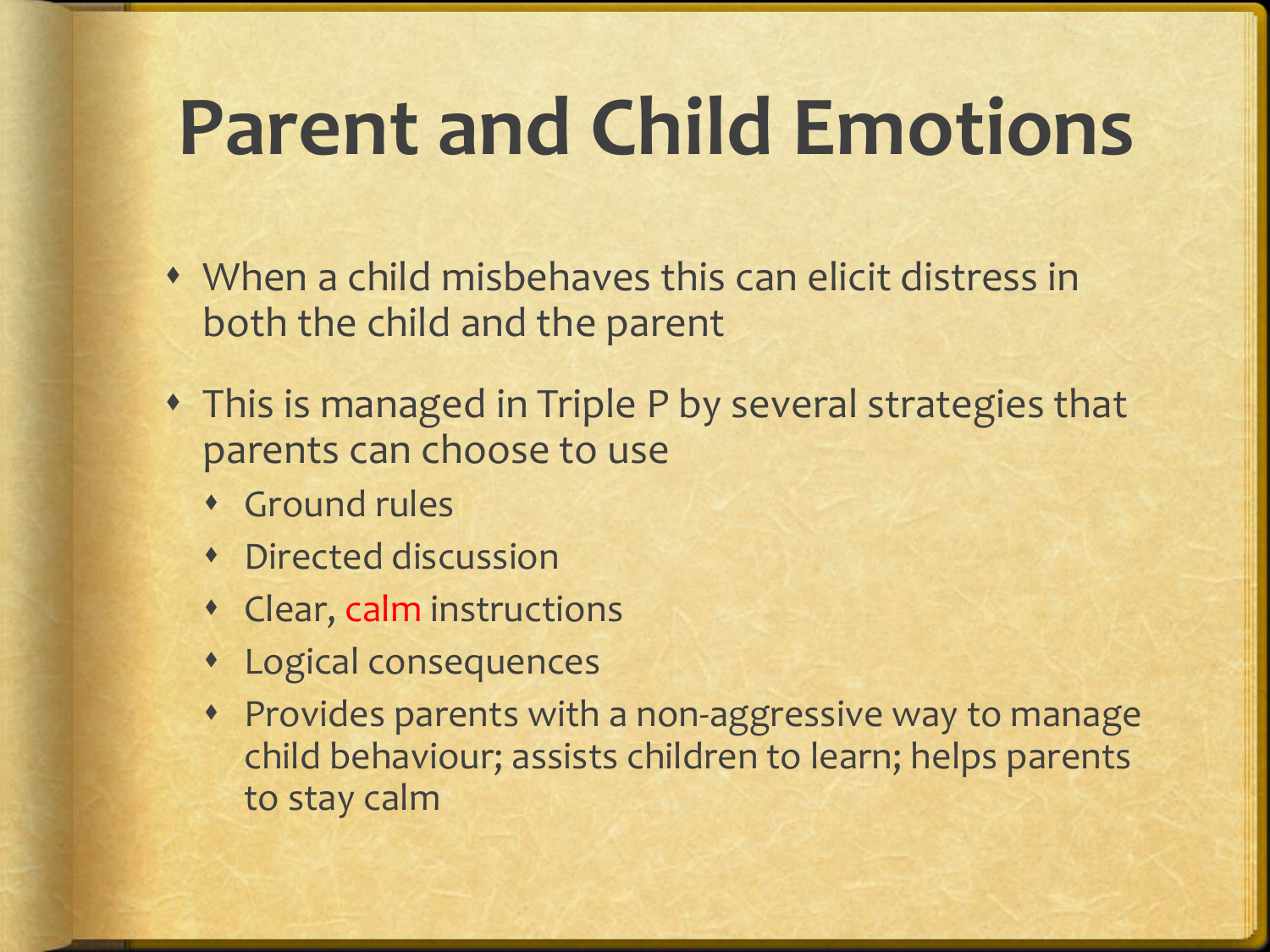#### Change occurs within the family system

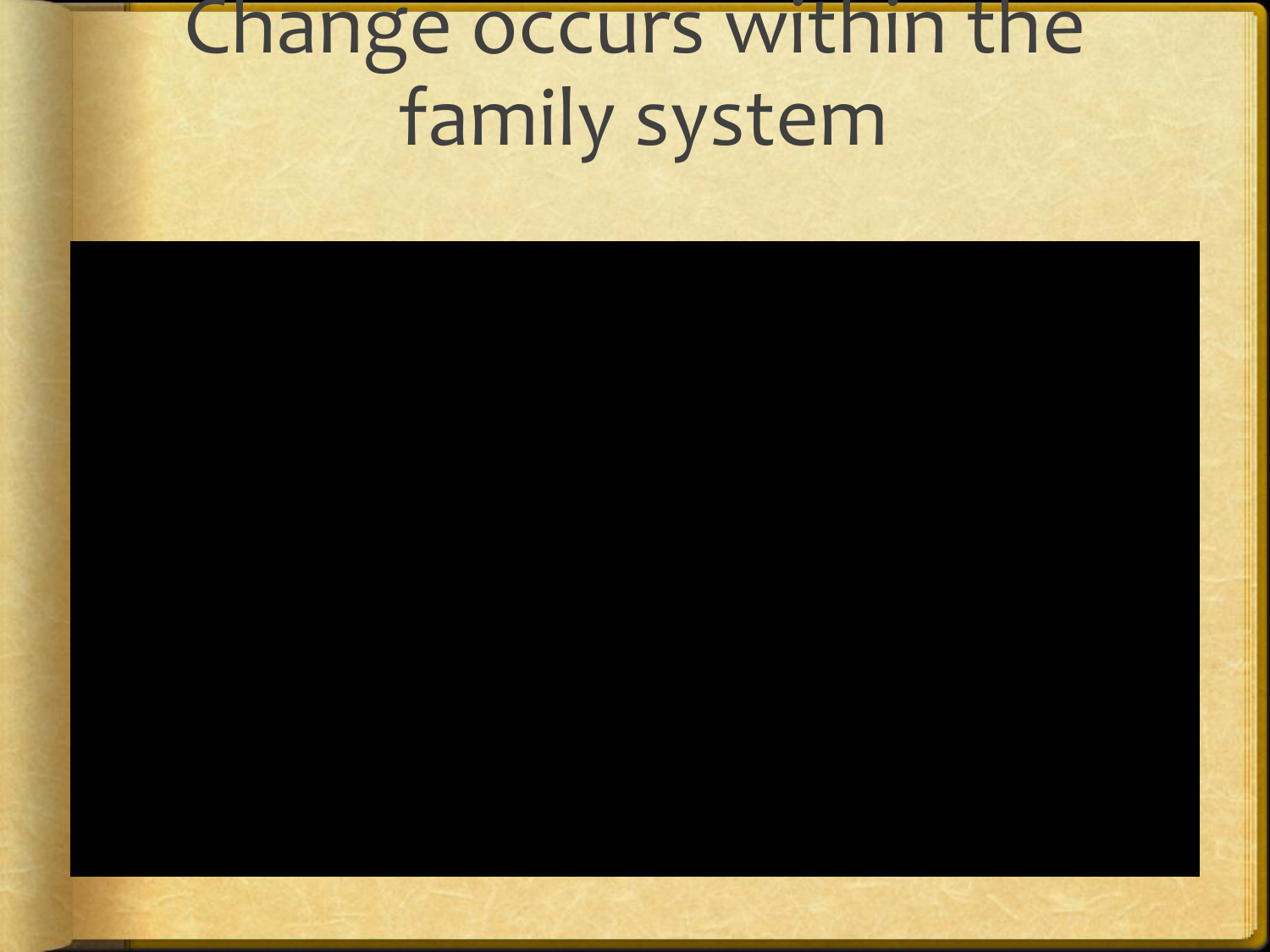## **Parent and Child Emotions**

- Emotion regulation is extremely important indicated in the attachment literature and the behavioural parenting literature
- Strategies to help a child achieve emotion regulation include
- Quiet Time
- Time Out
- There is often a misconception about these strategies
- Sometimes incorrectly described as punishment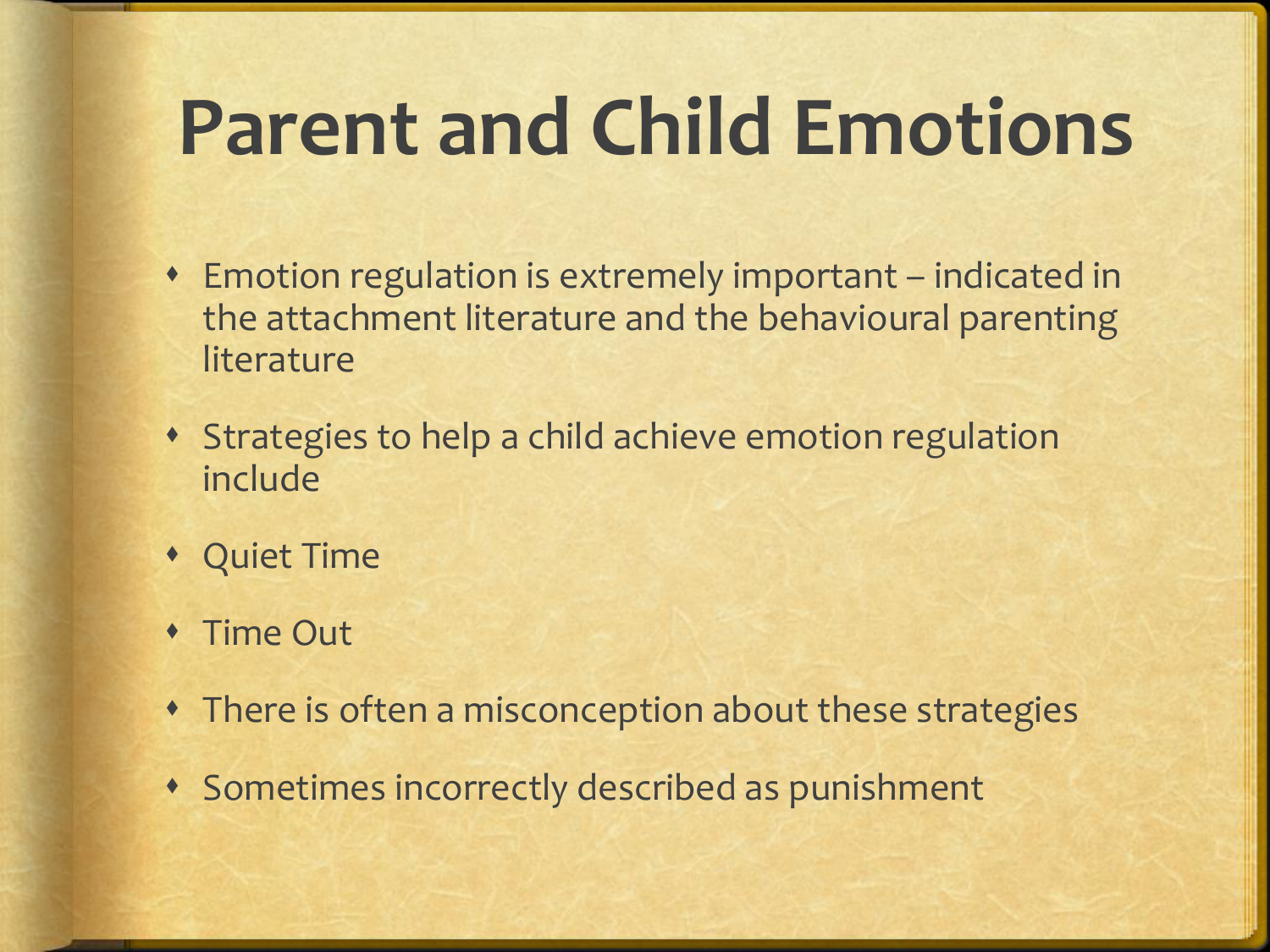

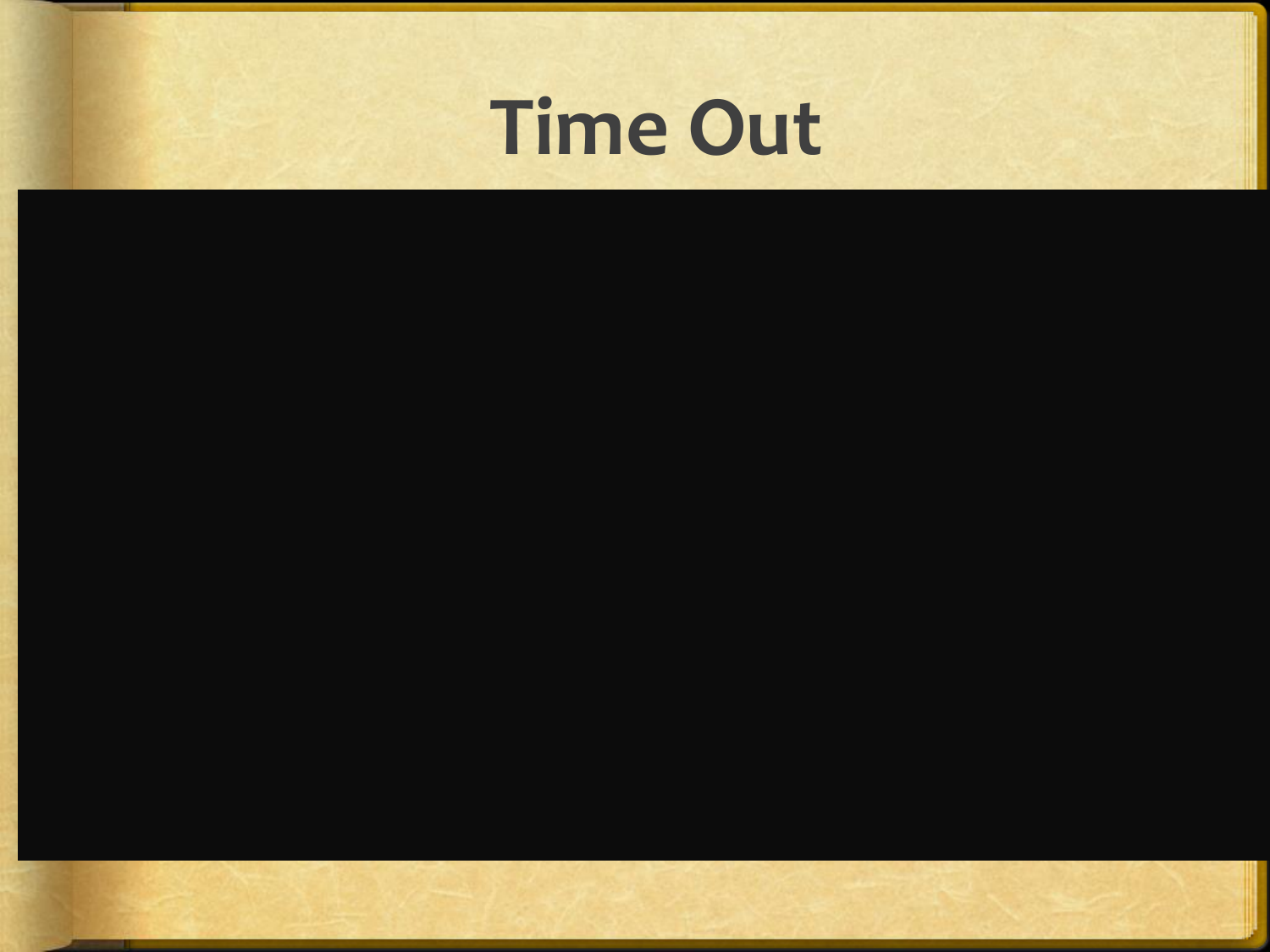#### **A Trial with Parents who Report a Poor Relationship With their Child**

**Wiggins, T., Sofronoff, K., & Sanders, M.R. (2009). Pathways Triple P-Positive Parenting program: Effects on parent-child relationships and child behavior. Family Process, 48(4), 517-530.**

- Rationale it is suggested that behavioural programs may not impact on the quality of the parent-child relationship
- If a parent-child relationship has broken down it is the parent who will need to change their behaviour in order to repair that relationship
- Pathways Triple P was developed for parents with problematic attributions about their child's behaviour and issues managing their own emotionsat risk for child maltreatment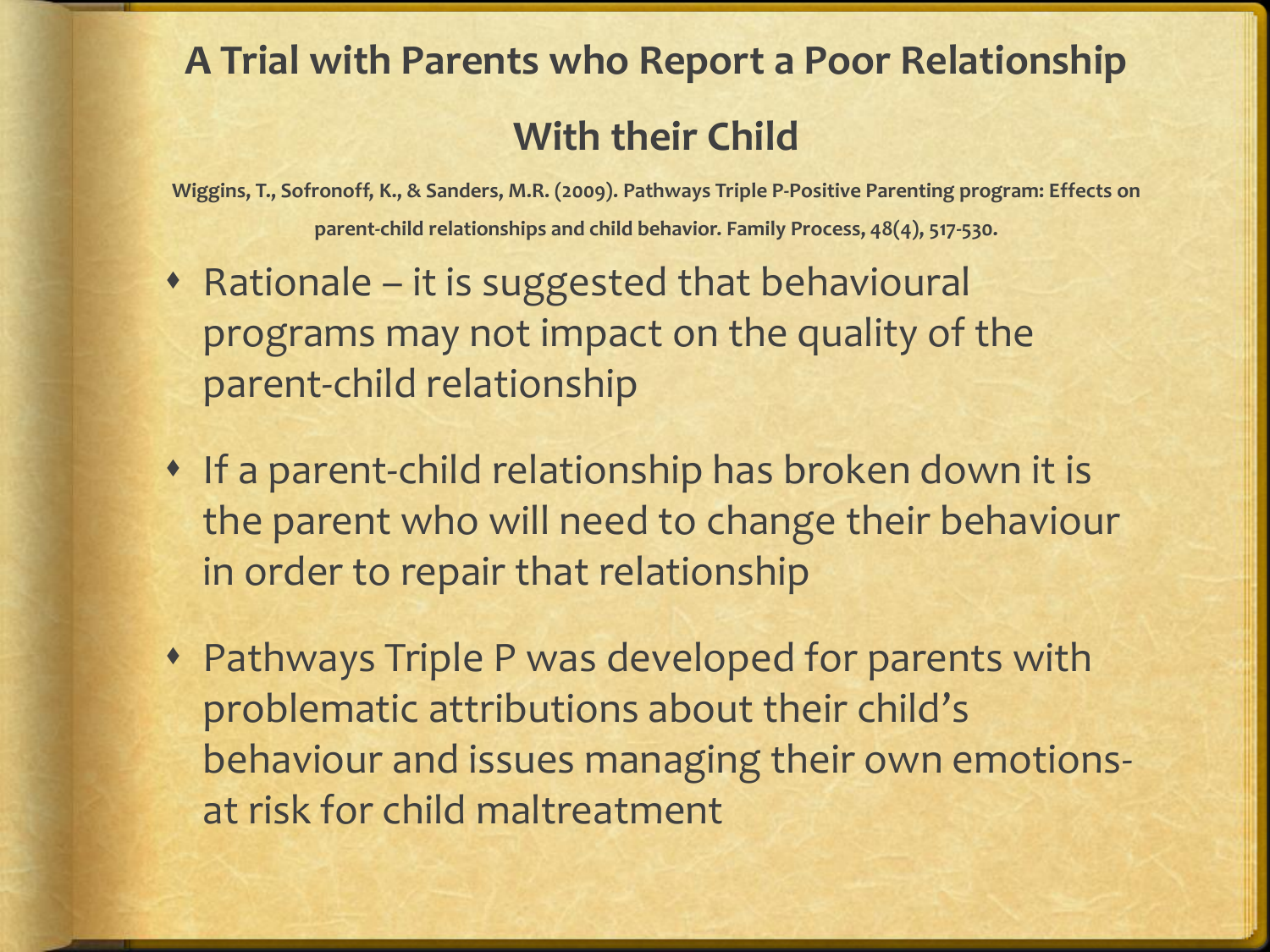## **Participants**

- 60 parents recruited with a child aged 4-10 years
- Outreach targeted parents who reported a problematic relationship with their child
- Phone interview used to establish inclusion (T-score below 41 on the Parenting Relationship Questionnaire – 31-40 indicates significantly below average).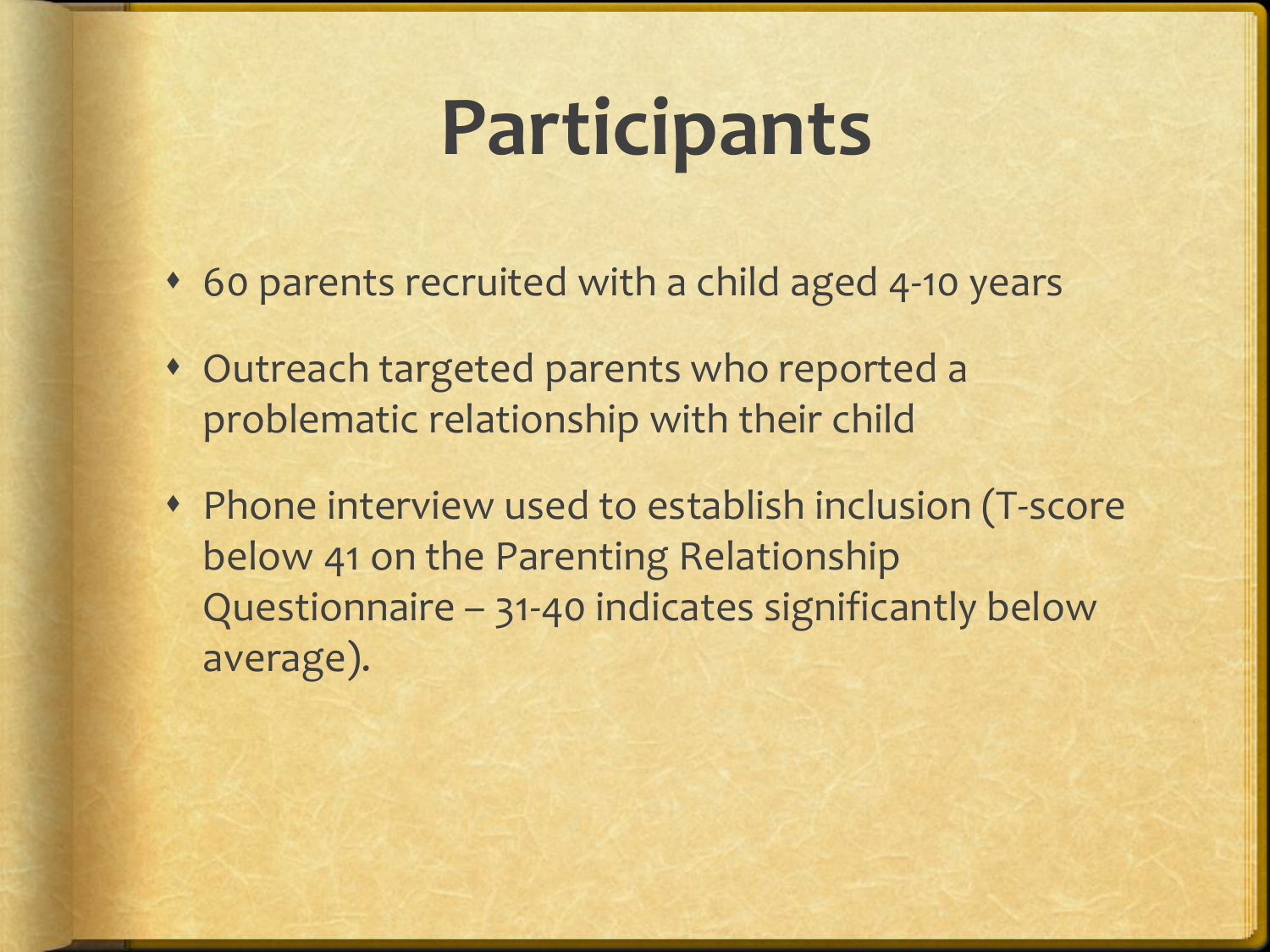#### **Questionnaires**

- Parenting Relationship Questionnaire (Kamphaus & Reynolds, 2006)
- Parenting Scale (Arnold, O'Leary, Wolff, & Acker, 1993)
- Parent's Attributions for Child's Behaviour Measure (Pidgeon & Sanders, 2004)
- Child Behaviour Checklist (Achenbach & Rescoria, 2000, 2001)
- Strengths and Difficulties Questionnaire (Goodman & Scott, 1999)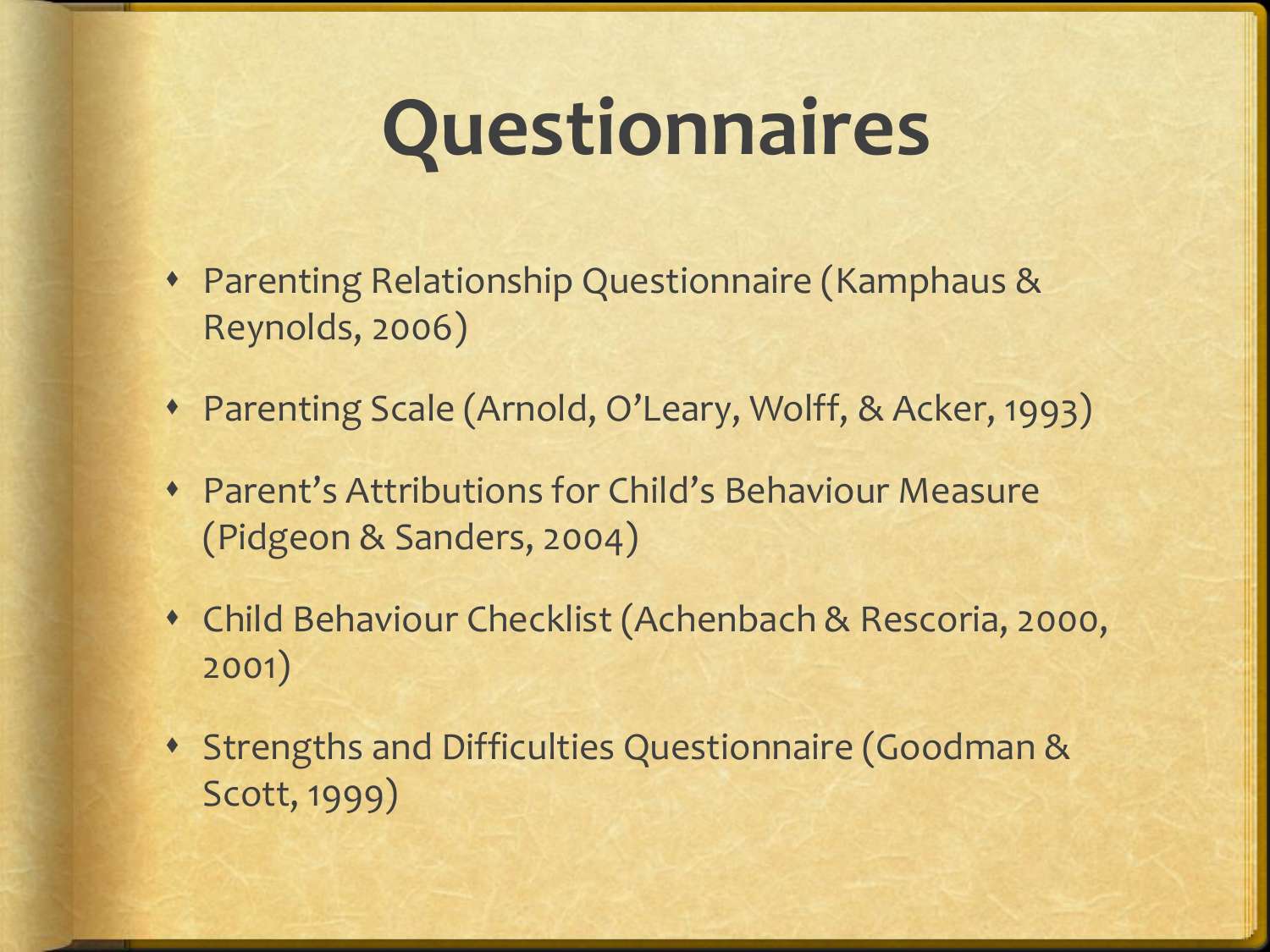# **Pathways Triple P**

- A nine week group program
- Parents asked to set relational goals for change in themselves and their child at the beginning of the program
- Four sessions core parenting strategies
- One session planned activities training
- Four sessions CBT for attributional issues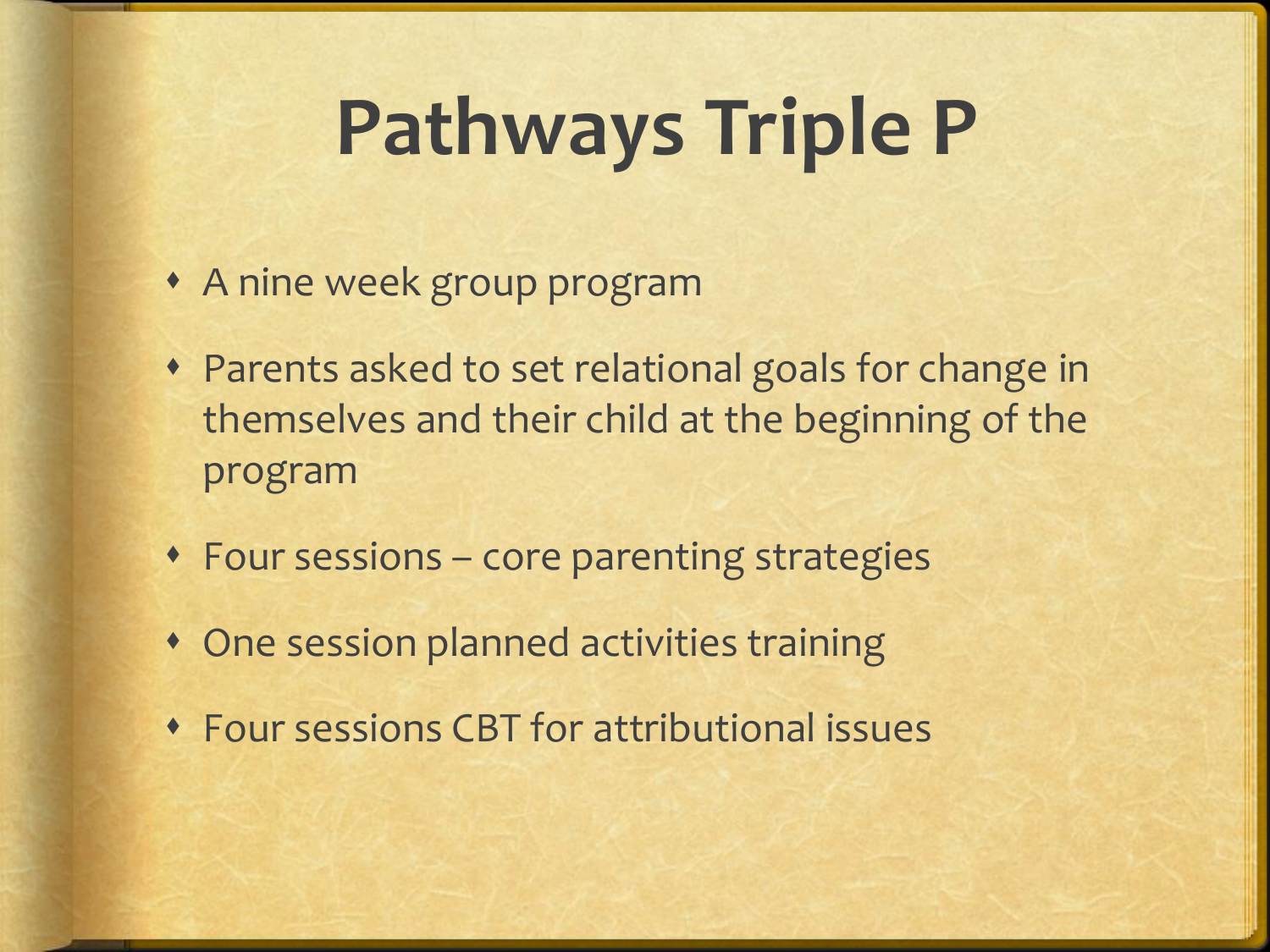#### **General Results**

- Significant improvements on attachment, involvement and parenting confidence (as reported by parents)
- Significant reductions in child internalizing and externalizing behaviours on the CBCL
- Significant reduction on parent attribution of blame and intentionality towards the child
- Significant improvement on parenting style lower scores on laxness, over reactivity and verbosity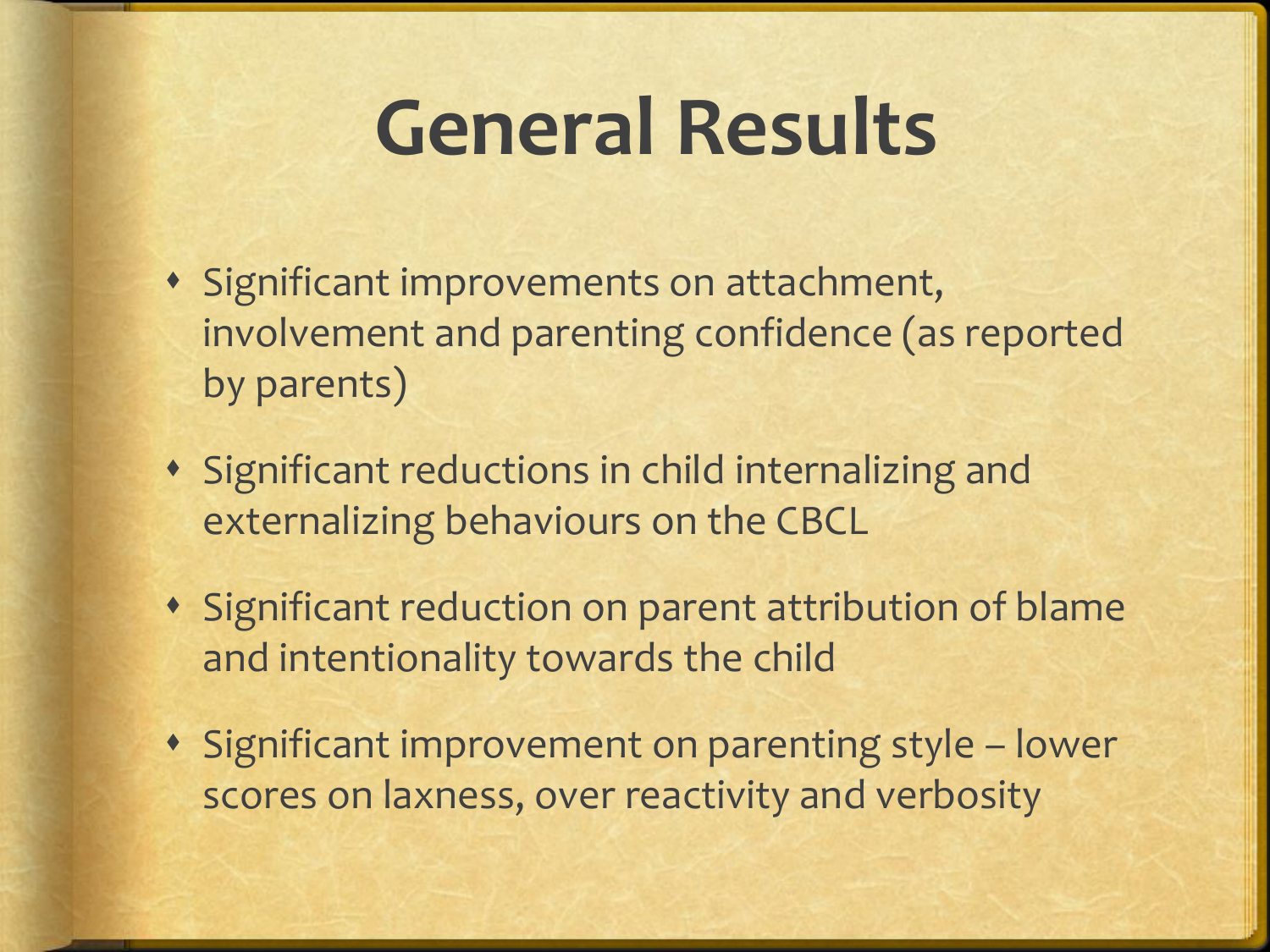#### **Attachment**

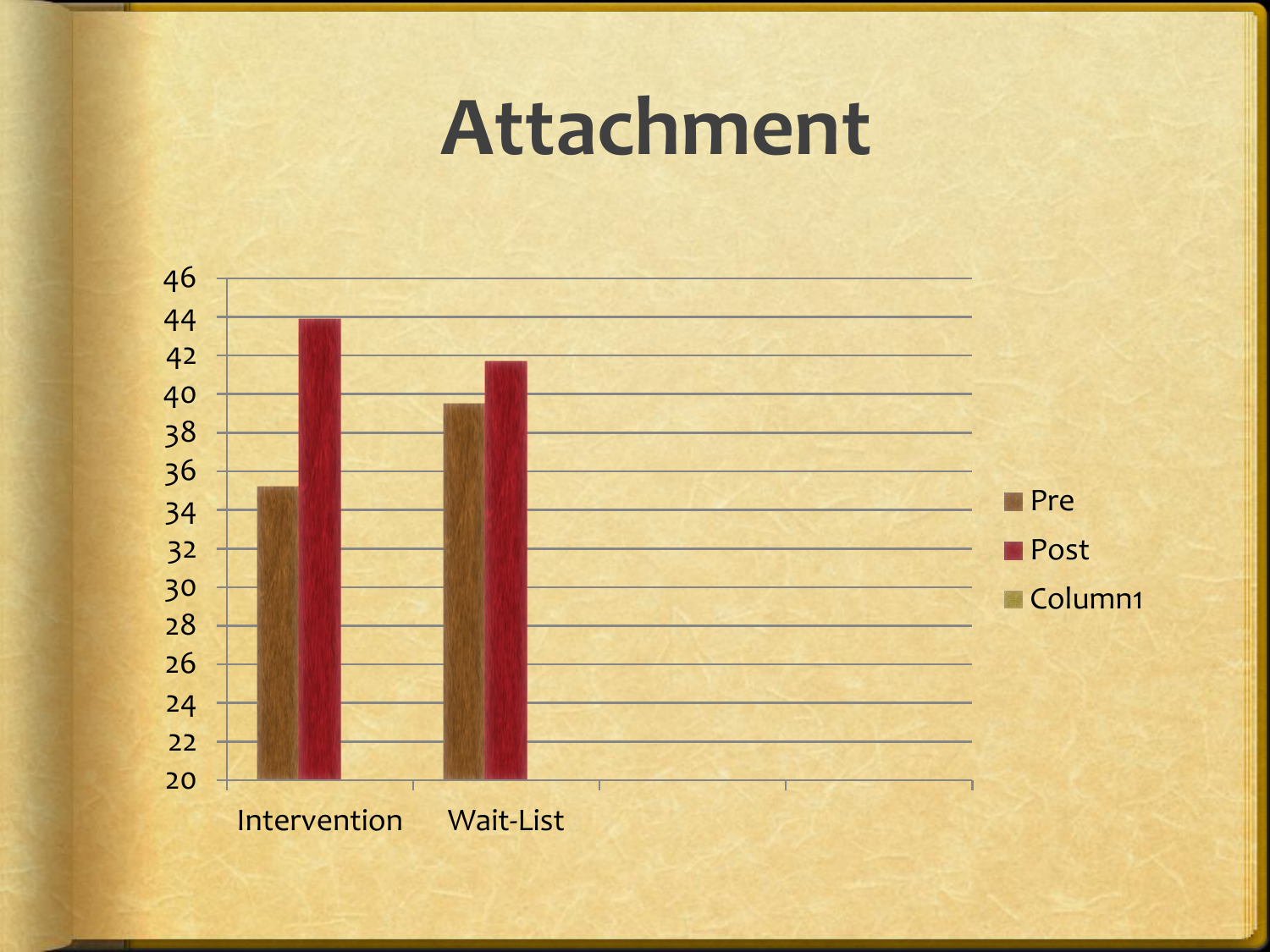# **Attribution – Blame/Intentionality**

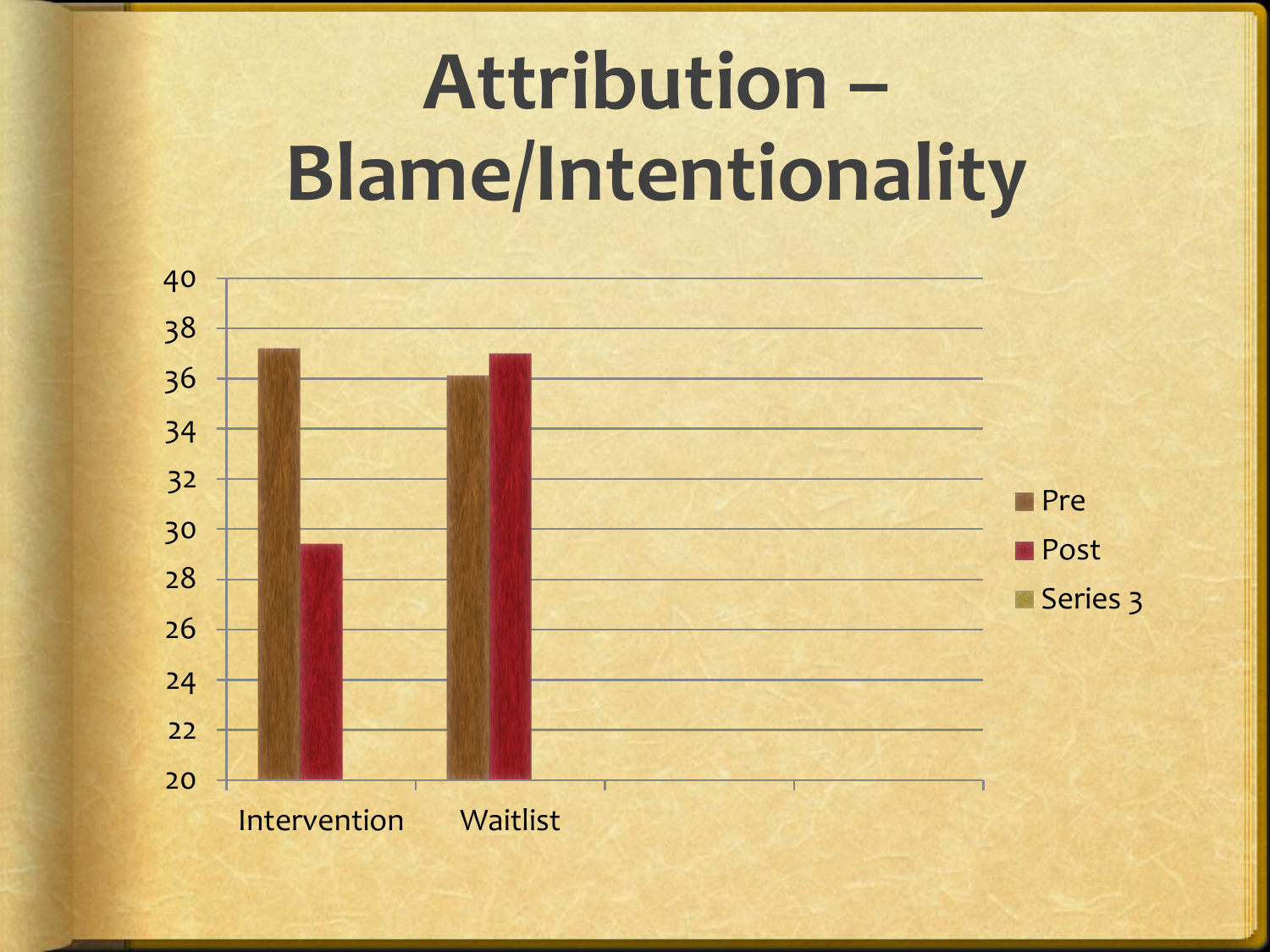## Triple P changes lives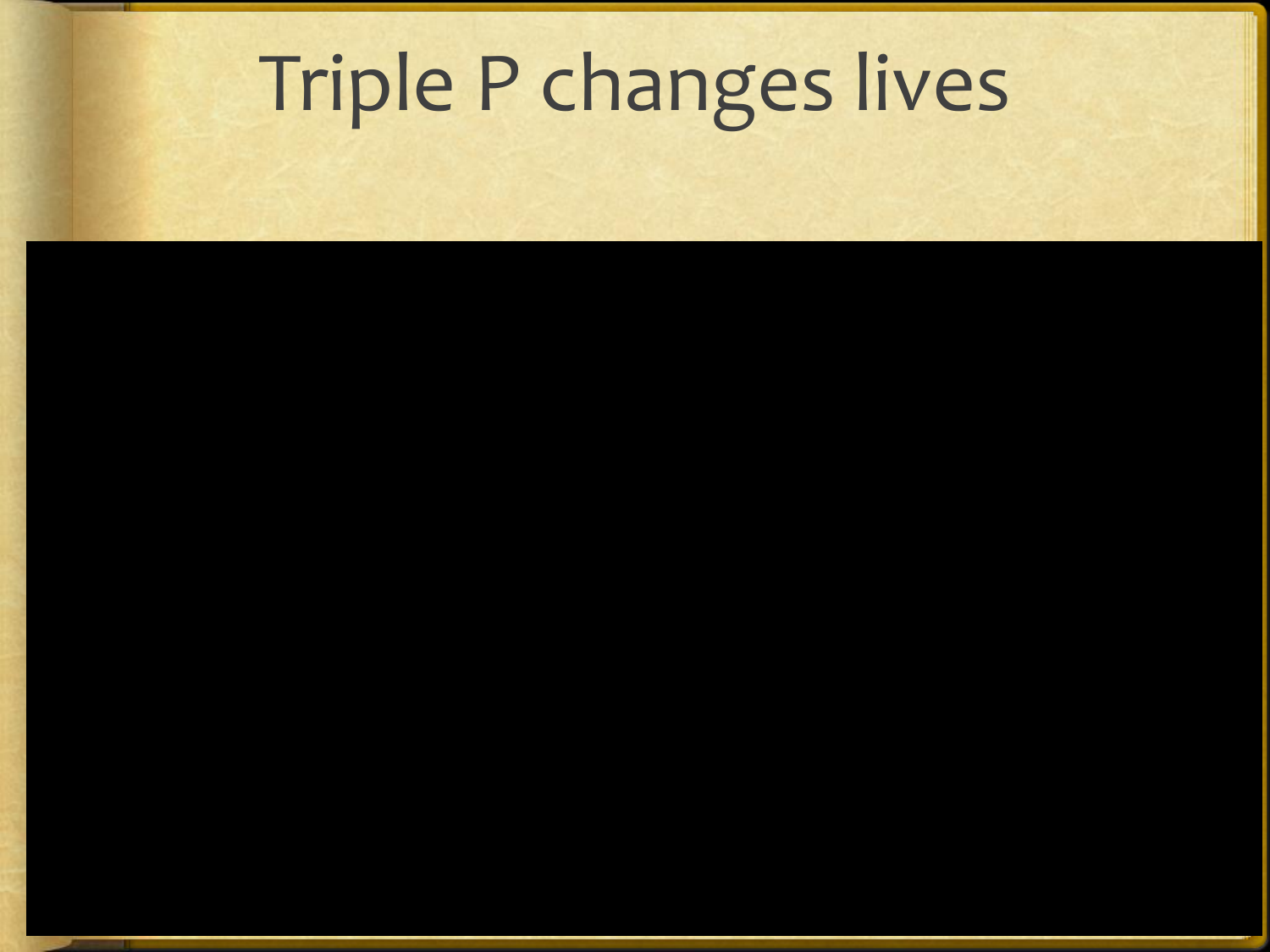# **Looking at the Changes in Parent-Child Relationships**

- When child behaviour is not well managed parents do struggle to maintain a positive relationship with their child
- Children who have poor ability to regulate their own emotions struggle in many settings
- The evidence for Triple P interventions is consistent with parent reports and observational data collected
- You can see the improved relationship between parent and child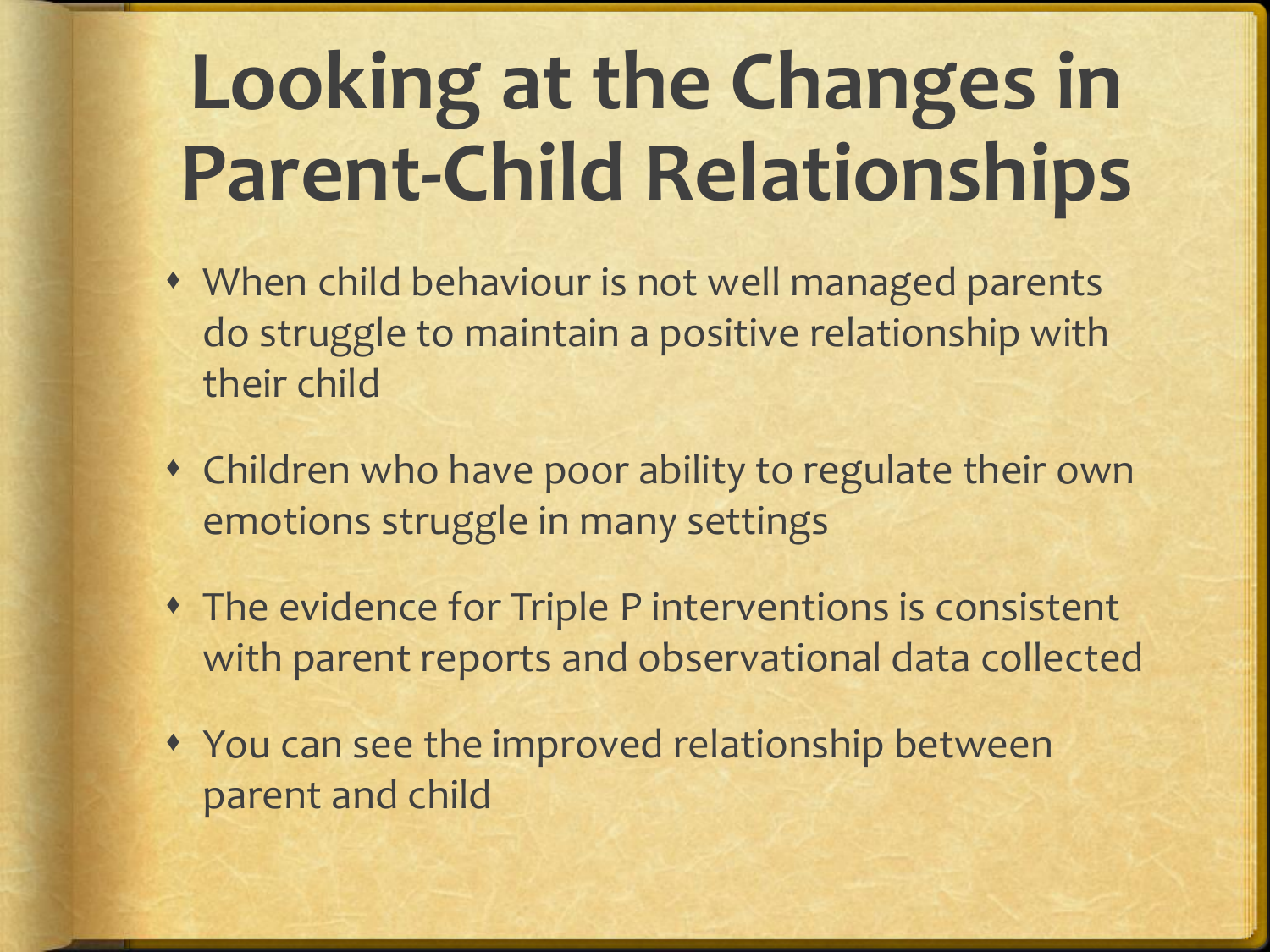## **When Parents do not Know How to Respond**

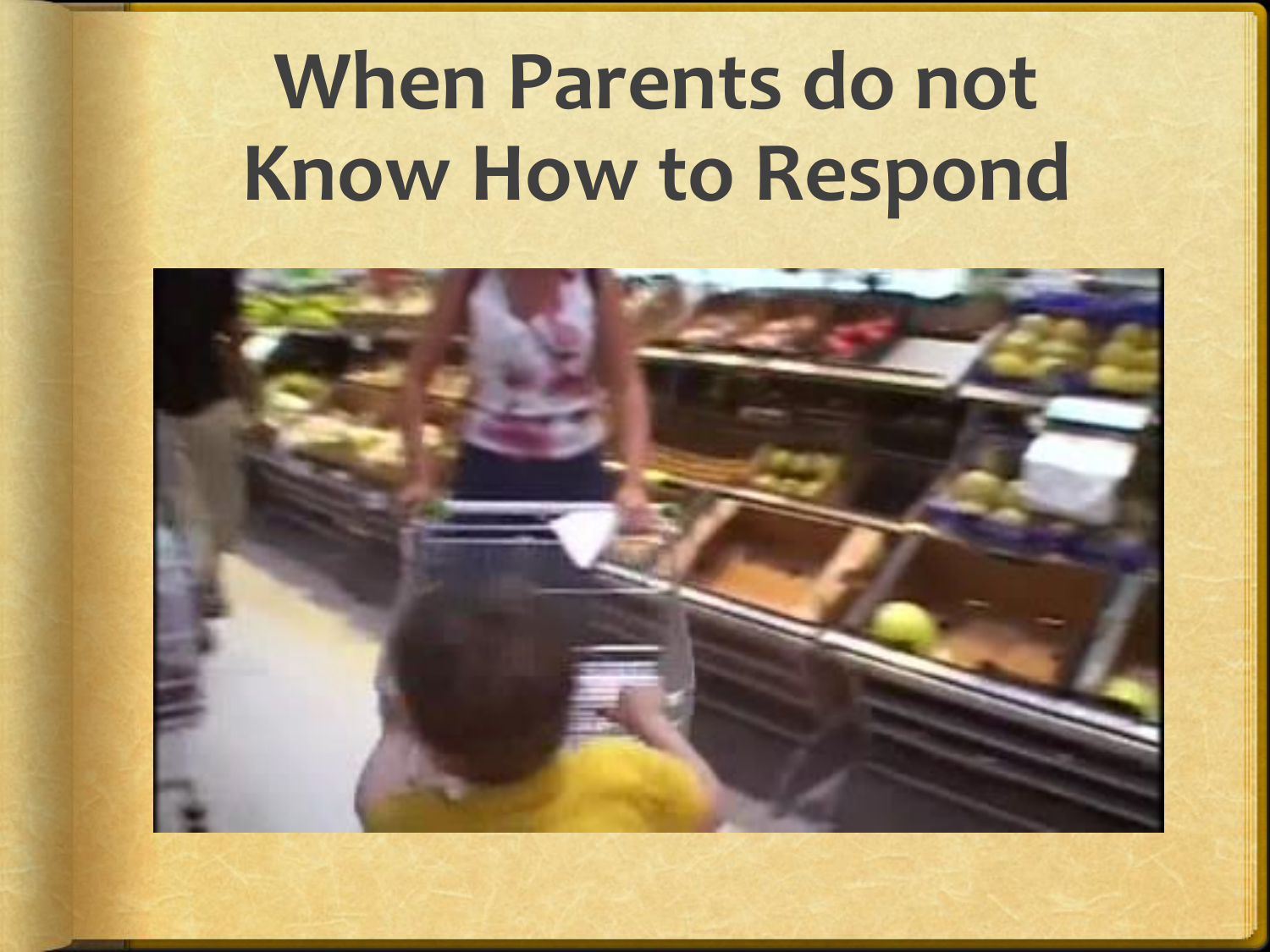# **When Parents use Strategies Successfully**

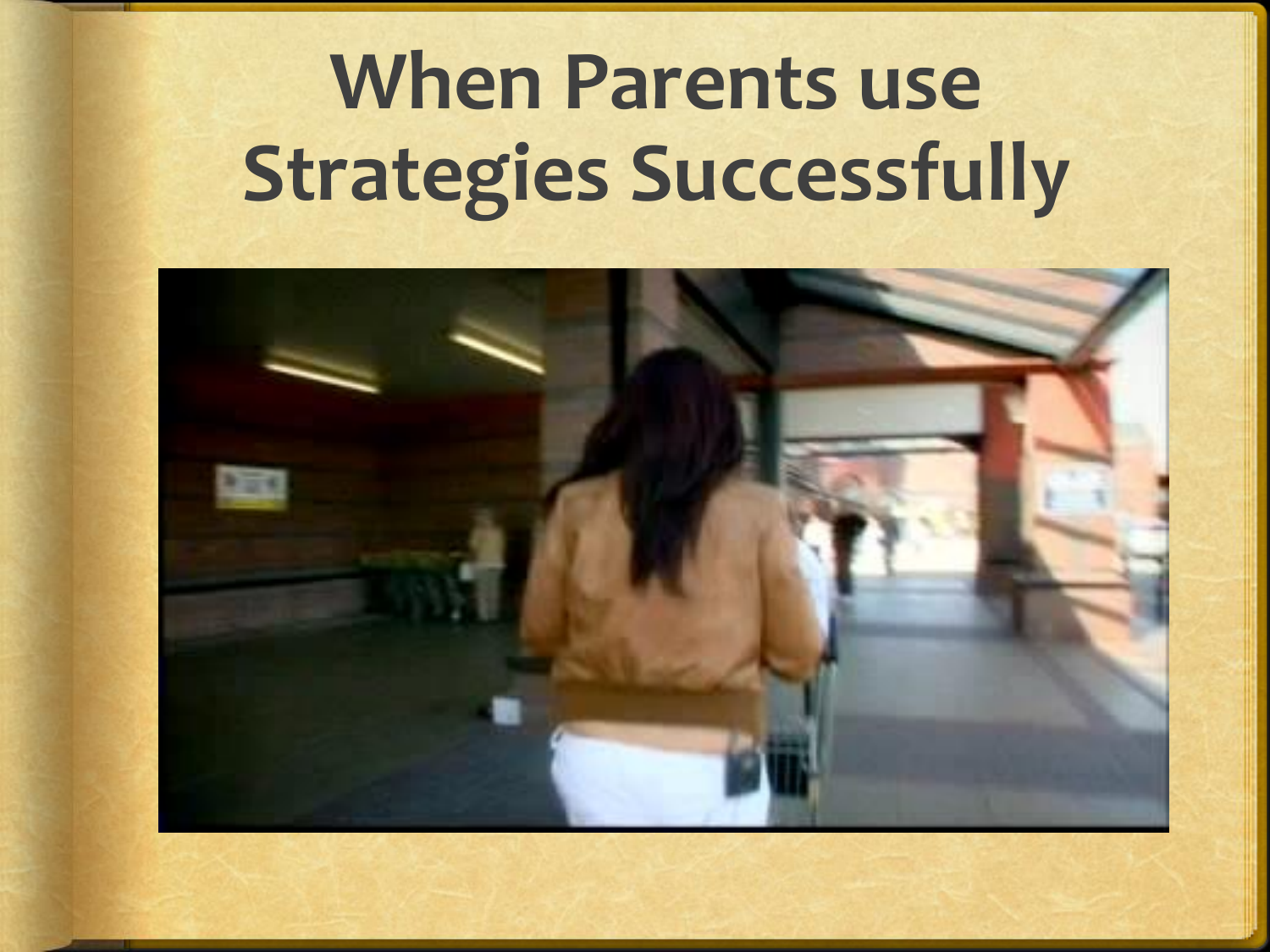# **When Parents Use Successful Strategies**

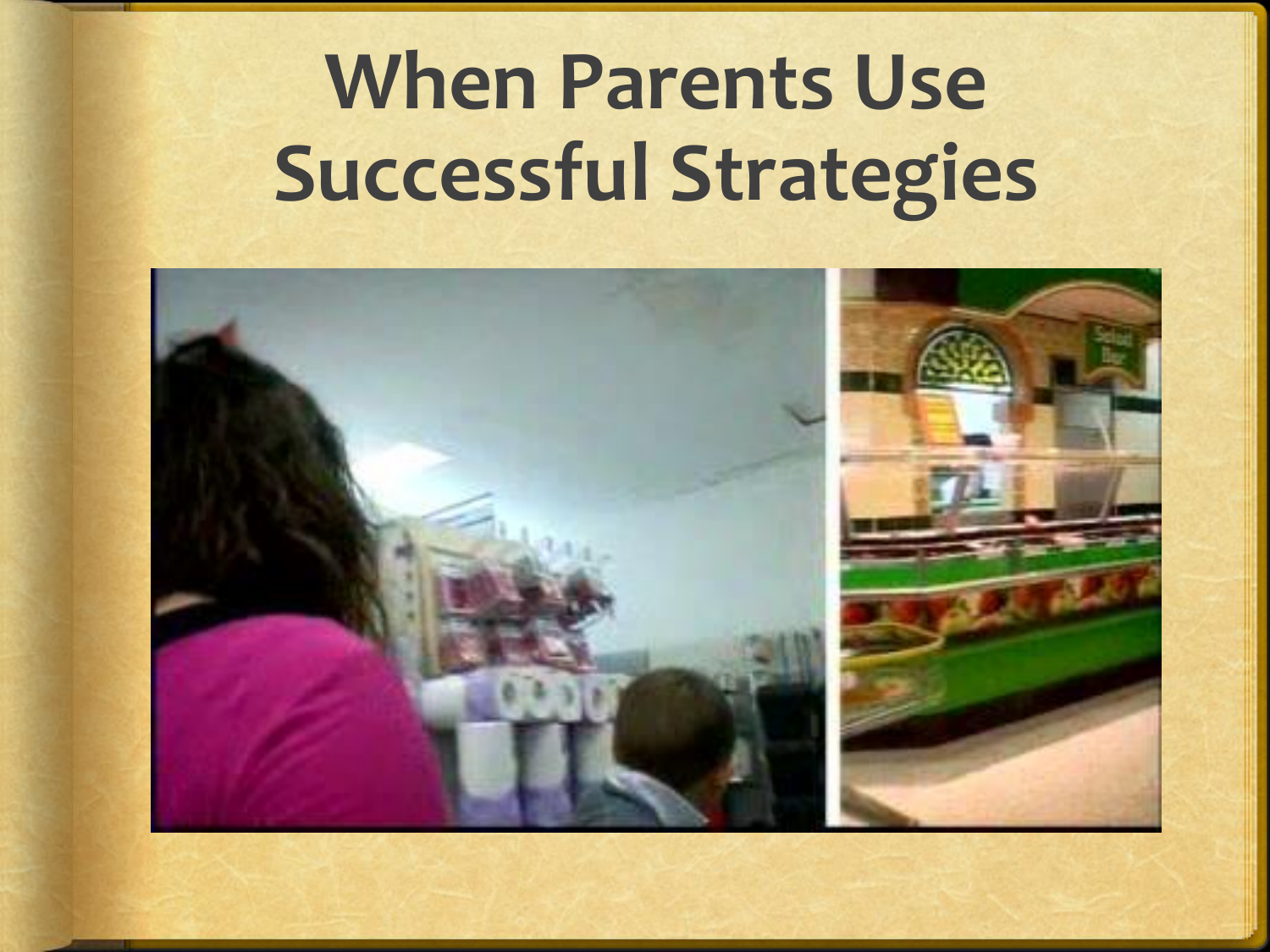#### **Take Home Messages**

- There are different ways to parent successfully
- Triple P programs do address attachment needs
- Building a positive parent-child relationship is central to Triple P programs
- Empowering parents-> confident to use strategies, using a selfregulatory framework, working together
- Encouraging independence by teaching new skills is important
- Teaching and encouraging emotion regulation is imperative for a child to be resilient and to successfully engage with others
- Individual strategies must be understood in the context in which they are used (Quiet Time and Time Out)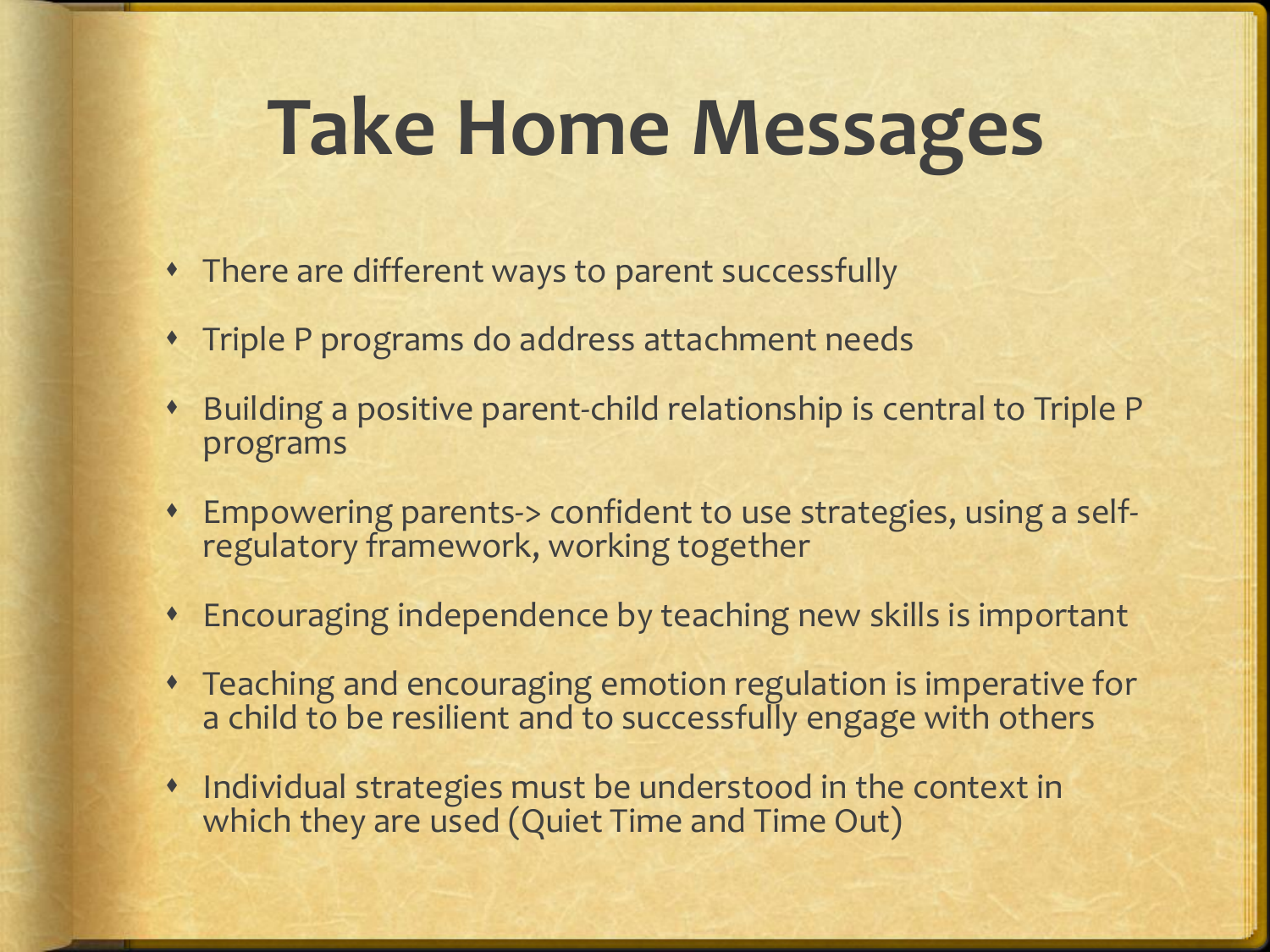# **Families with a Child with a Developmental Disability**

- Stepping Stones Triple P programs are available free in NSW. Programs rolled out as part of an NHMRC funded project and will be free until end July 2017.
- Face-to-face seminars and Primary Care
- Online seminars
- Webinars
	- Syndrome specific confirmed with more to be announced
	- Fragile X syndrome May 2017
	- 22q11.2 deletion (VCFS) May 2017
- Contact fhs.steppingstones@sydney.edu.au